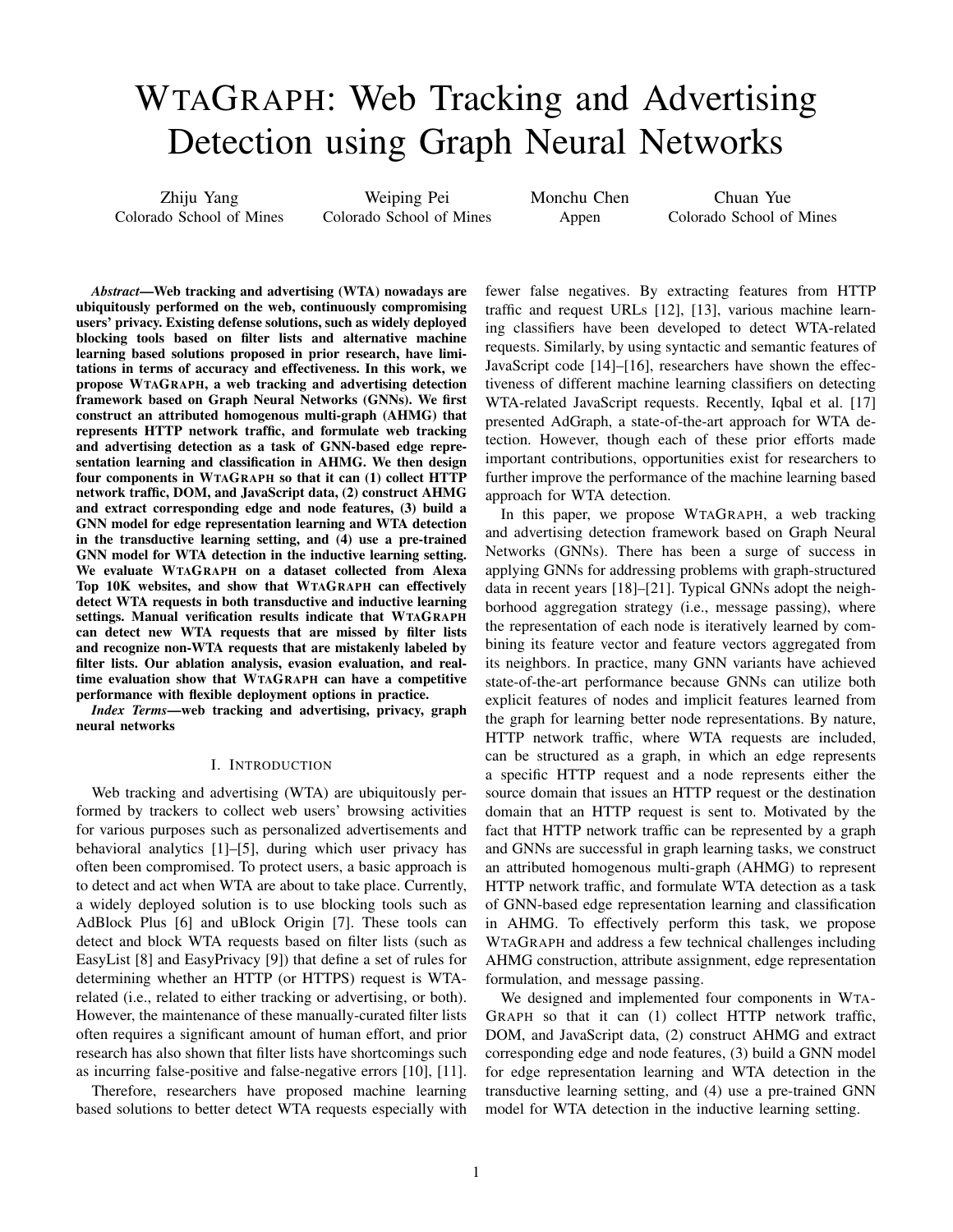We evaluated WTAGRAPH on a dataset collected from Alexa Top 10K websites, and showed that WTAGRAPH can effectively detect WTA requests in both transductive and inductive learning settings. For example, it detects WTA requests with 97.90% accuracy, 98.38% precision, 96.25% recall, and 97.30%  $F_1$  score in the transductive learning setting; it detects WTA requests with 97.82% accuracy, 98.00% precision, 96.38% recall, and 97.18%  $F_1$  score in the inductive learning setting. Manual verification results indicate that WTAGRAPH can detect new WTA requests that are missed by filter lists and recognize non-WTA requests that are mistakenly labeled by filter lists. Our ablation analysis, evasion evaluation, and realtime evaluation show that WTAGRAPH can have a competitive performance with flexible deployment options in practice.

Overall, our paper makes the following major contributions: (1) we proposed a novel GNN-based approach for WTA detection, (2) we developed a GNN that directly learns edge representation in AHMG, (3) we designed and implemented an edge representation aggregation strategy in our GNN, (4) we implemented WTAGRAPH that integrates data collection, graph construction, GNN training, and WTA detection into a single framework, and (5) we performed large scale evaluations and showed that WTAGRAPH is effective and useful in both transductive and inductive learning settings.

The rest of this paper is structured as follows. Section II reviews the related work on WTA detection and Graph Neural Networks. Section III gives the formal definition of our AHMG and formulates our task of WTA detection. Section IV describes the design and implementation of WTAGRAPH. Section V describes our data collection process and dataset. Section VI and Section VII present the evaluation results of WTAGRAPH in transductive and inductive settings, respectively. Section VIII discusses the use of WTAGRAPH, limitations, and future work. Section IX concludes this work.

#### II. RELATED WORK

Our work is closely related to WTA detection and GNNs. WTA Detection. Web tracking and advertising compromise users' privacy by associating their identities with their browsing activities on different websites. Based on manually-curated filter lists that define a set of rules, blocking tools have been widely deployed to detect WTA requests. However, prior research has shown the shortcomings of this solution regarding maintenance effort, false-positive errors, and false-negative errors [10], [11].

Therefore, researchers have proposed machine learning based solutions to better detect WTA requests. Gugelmann et al. [12] introduced a machine learning based method for classifying WTA requests. Based on a set of HTTP traffic features, the authors trained a classifier that can identify WTA requests with the precision and recall at around 84%. Similarly, Shuba et al. [13] proposed the NoMoAds framework for ad-blocking on the mobile environment. It extracts features from HTTP traffic and trains a decision tree model to detect WTA requests. Bhagavatula et al. [22] developed a k-nearest neighbors classifier that can detect WTA requests using 91

URL features. By using syntactic and semantic features of JavaScript code, Ikram et al. [14] proposed a one-class classifier that can detect WTA-related JavaScript programs. Wu et al. [15] and Kaizer et al. [16] introduced similar classifiers that detect WTA-related JavaScript requests using code behaviors (e.g., API and cookie access). Our approach differs from these solutions significantly because we build a GNN model to better identify WTA requests by utilizing both explicit and implicit features learned from AHMG.

Recently, Iqbal et al. [17] proposed a graph-based framework, named AdGraph, for WTA detection. By instrumenting the Chromium browser, AdGraph first records DOM changes caused by responsible parties (such as some JavaScript code and HTTP request) during a webpage visit. Using the recorded DOM changes, it then builds a graph that captures the context of HTTP requests (e.g., DOM manipulation and JavaScript behavior). Lastly, it extracts 64 features from the context graph for an HTTP request and trains a random forest model to classify WTA requests with 95.33% accuracy, 89.1% precision, and 86.6% recall [17]. Note that building upon AdGraph, the PageGraph [23] component of the Brave browser is under development. By more comprehensively attributing DOM events, PageGraph can perform various tasks such as filter list generation and web compatibility analysis [23].

Our approach also differs from this work significantly in two aspects. First, we construct attributed homogenous multigraph (AHMG) to represent HTTP network traffic of a set of requests, while AdGraph builds a graph to represent the context of HTTP requests for a single webpage visit. Second, we develop a GNN model to learn edge representations and detect WTA requests, while AdGraph trains a traditional random forest model based on explicitly extracted features to detect WTA requests. We provide a detailed experimental comparison between AdGraph and our work in Section VII-B. Graph Neural Networks. Graphs are widely used to represent real-world objects and relationships in various domains such as social networks, knowledge graphs, traffic networks, and molecular structures. GNNs are one type of neural network that can directly operate on graphs for performing different learning tasks. A successful category of GNNs in recent years are convolutional GNNs [18]–[20], [24], [25]. Inspired by the success of convolutional neural networks (CNNs) [26], these GNNs achieve graph convolution operations by adopting the neighborhood aggregation strategy (i.e., message passing), where the representation of each node is iteratively learned by combining its feature vector and feature vectors aggregated from its neighbors. In practice, many GNN variants have achieved state-of-the-art performance for tasks in different domains such as point clouds classification and action recognition in computer vision [27]–[29], recommendation and spam detection in social networks [30]–[32], and molecular fingerprints and drug discovery in chemistry [24], [33], [34].

Motivated by the fact that HTTP network traffic can be represented by a graph and GNNs are successful in graph learning tasks, we in this work formulate WTA detection as a task of edge classification in an HTTP network traffic graph.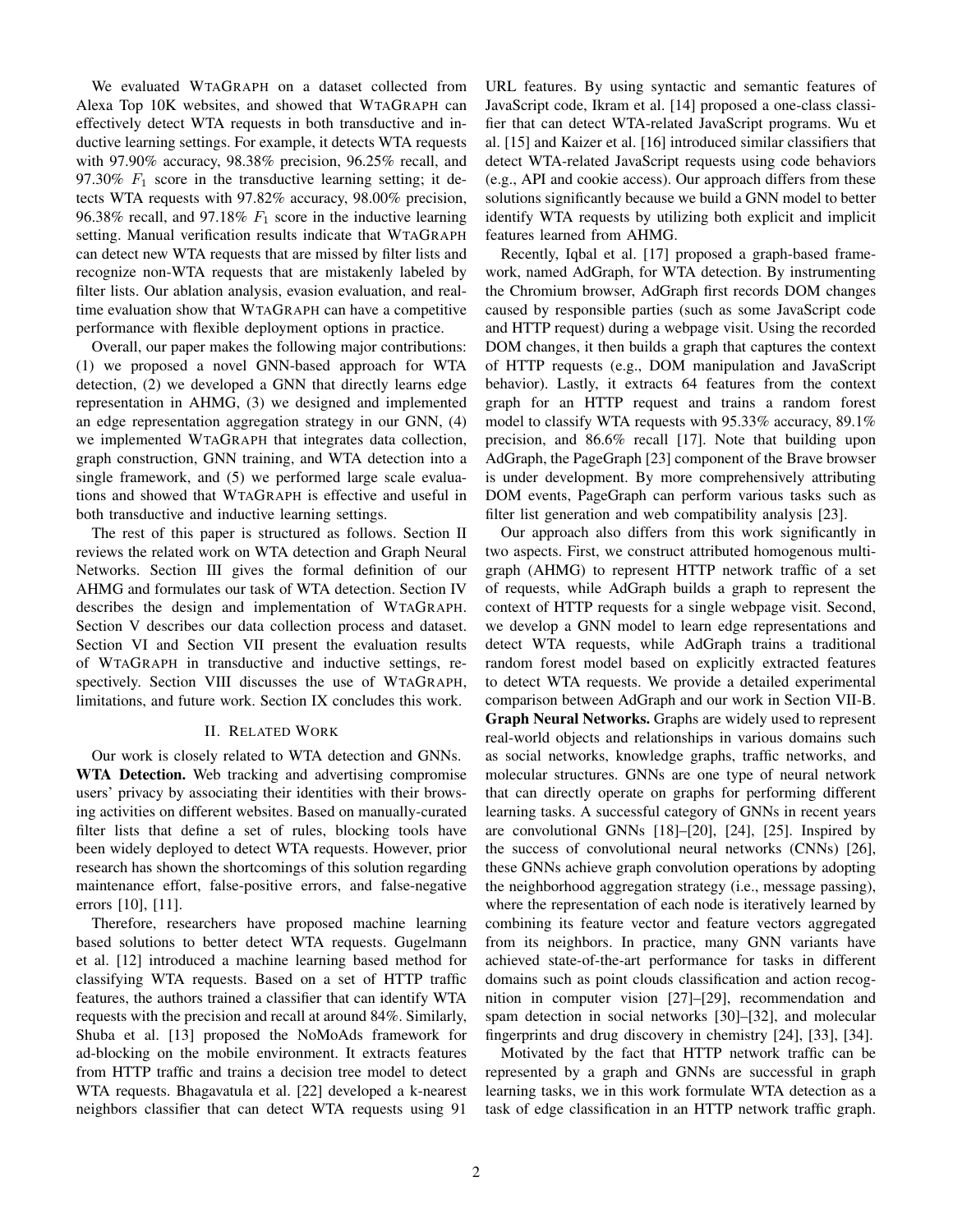Especially, we design a specific GNN model that directly learns edge representation for performing this task.

# III. PROBLEM DEFINITION

Our task of WTA detection is to detect whether some HTTP requests issued from a website are for the tracking and/or advertising purpose. Intuitively, one can build a graph to represent HTTP network traffic of one or more websites, in which an edge represents a specific HTTP request and a node represents either the source domain that issues an HTTP request or the destination domain that an HTTP request is sent to. We can hence consider our task of WTA detection as predicting the labels (i.e., WTA vs. non-WTA) of edges in the graph. In this section, we first introduce the definition of the attributed homogenous multi-graph that we aim to explore in this work. We then formally define WTA detection as a task of edge classification on such a graph.

Attributed Homogenous Multi-Graph. An attributed homogenous multi-graph (AHMG) is defined as a directed graph  $G = (V, E, X, X^e)$ , where each node  $v \in V$  has a feature vector  $x_v \in X$ , and each edge  $e_{(u,v,i)} \in E$  has a feature vector  $x^e_{(u,v,i)} \in X^e$ . Since multiple edges directed from node  $u$  to node  $v$  are permitted in  $G$ , we use index  $i$  to indicate the  $i^{th}$  edge among those multiple edges. In addition, self-loop (i.e., an edge directed from a node to the node itself) is also permitted in  $G$ .



Fig. 1: An example of the attributed homogenous multi-graph constructed from HTTP network traffic.

AHMG is a natural representation of the HTTP network traffic on the web. Figure 1 provides an example. Each node represents a fully qualified domain name (FQDN) [35], while an edge represents a specific HTTP request issued from the source FQDN to the destination FQDN. Consistent with the characteristics of HTTP network traffic on the web, multiple edges exist between two FQDNs (e.g., *e.com* and *tk.b.net*) and they represent different HTTP requests, while self-loops (e.g., *http://tv.d.org/show*) also commonly exist in an AHMG. Besides, the properties of FQDNs and HTTP requests can be considered naturally as attributes of nodes and edges, respectively.

AHMG Edge Representation Learning and Classification. With the definition above, we can formally define our task of WTA detection as an AHMG edge representation learning and classification problem. Given an AHMG  $G =$  $(V, E, X, X^e)$ , the goal is to design a model  $f_\omega : x^e \to Y$  $\mathbb{R}^d$  ( $d \ll |x^e|$ ) that learns the *d*-dimensional representation of each edge  $e_{(u,v,i)}$  in G. The learned edge representation can be utilized in different tasks, such as edge clustering and edge classification. Specifically, our task in this work is to classify edges as WTA or non-WTA in an AHMG built from HTTP network traffic using the learned edge representations.

#### IV. DESIGN

In this section, we first present the high-level architecture of our WTA detection framework WTAGRAPH. We then elaborate on the design rationale and implementation of its four components.

# *A. High-level Architecture of* WTAGRAPH

After we formulated our problem as a task of edge representation learning and classification in an AHMG, we identified the following three challenges in our task.

- *How to extract and assign representative attributes for nodes and edges in an AHMG?* As explained in Figure 1, domain names and URLs are naturally attributes of nodes and edges. To achieve better learning and classification performance, it is crucial to effectively convert them into feature vectors and identify other representative features.
- *How to design and build a GNN model that directly learns edge representations in an AHMG?* There is no existing GNNs, to the best of our knowledge, for direct edge representation learning in an AHGM. It is therefore necessary to design a new GNN model that can learn edge representations in our graph.
- *How to effectively aggregate and propagate edge representations in that GNN?* The success of GNNs in other applications suggests that an effective aggregation and propagation strategy will be essential for our GNN.

Therefore, we propose WTAGRAPH to address these challenges and perform our task of WTA detection. Specifically, WTAGRAPH is designed for two usage settings: transductive learning setting and inductive learning setting. In the *transductive learning setting*, WTAGRAPH is expected to detect WTA requests in the testing part of all observed data. That is, the edges in a given AHMG are split into training and testing datasets; WTAGRAPH is trained, during which the labels of edges in the training dataset and the whole structure of AHMG are observed, to infer edge labels in the testing dataset. In this setting, our GNN goes through both the forward pass and back-propagation for model training as well as for inferring unlabeled edges in the testing dataset. In practice, this usage setting corresponds to the application scenarios in which a batch of HTTP requests of multiple websites or webpages are added for prediction (i.e., their labels are unknown or uncertain); they belong to the testing dataset and are added to the existing AHMG (with labeled edges) to form a new AHMG for an entire transductive training/retraining and inferring process. For example, one can leverage WTAGRAPH's predictions in the transductive learning setting to help improve filter lists.

In the *inductive learning setting*, WTAGRAPH is expected to detect WTA requests that have never been seen during the training process. That is, WTAGRAPH pre-trained (in the transductive learning setting above) on a pre-built AHMG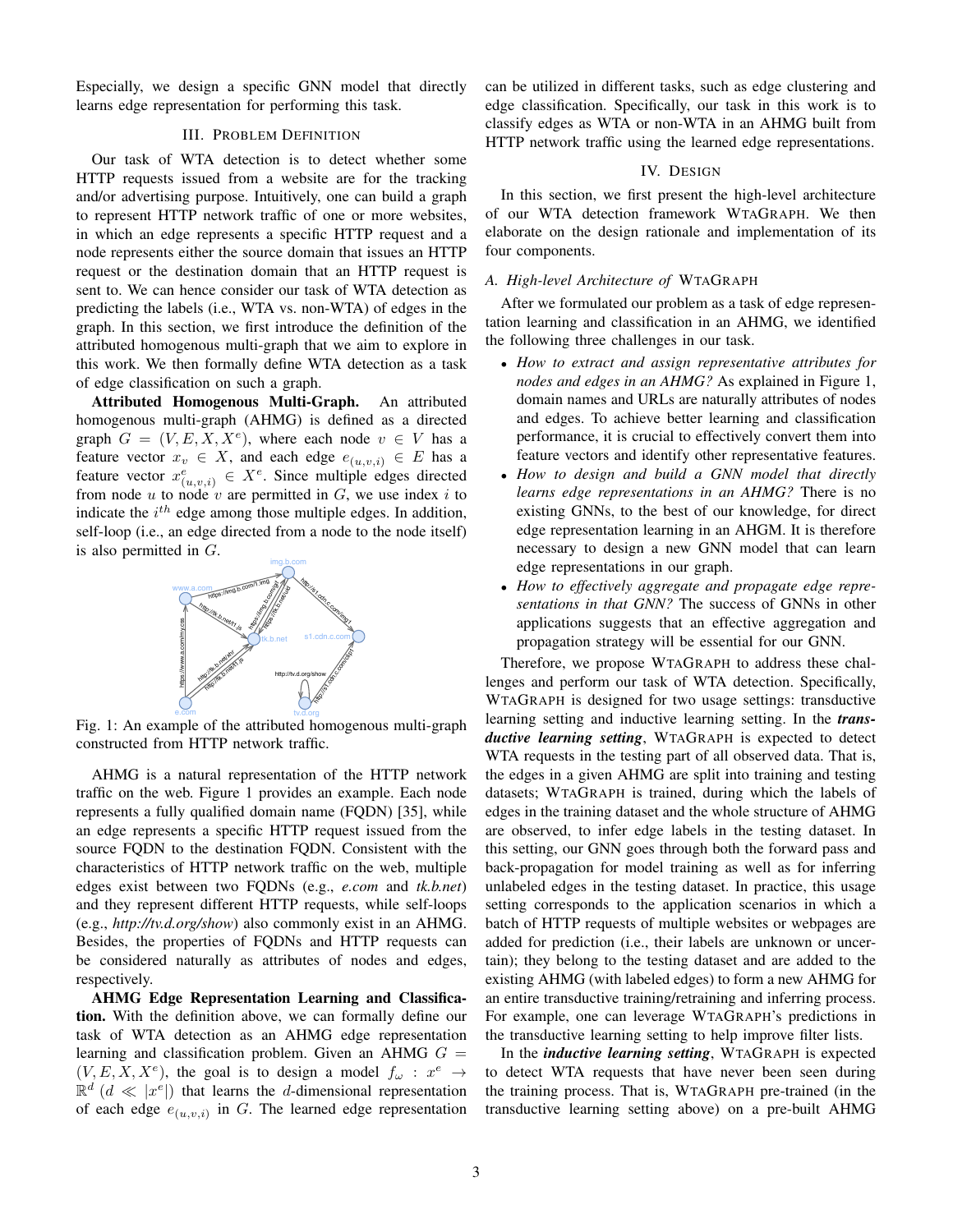

Fig. 2: The high-level architecture of our WTAGRAPH framework.

will be used to predict new or unseen edges by simply going through the forward pass. In practice, this usage setting corresponds to the application scenarios in which a pre-trained model is utilized to immediately predict new HTTP requests. In more details, the requests encountered in each webpage visit will immediately form a new testing AHMG, which will be connected (i.e., extended) for just one hop to the prebuilt AHMG mentioned above if they share some nodes; this extended yet still much smaller testing AHMG will be the input to the pre-trained WtaGraph, and will simply go through the forward pass for edge representation learning and inference in real-time.

As shown in Figure 2, we design four components in WTAGRAPH for WTA detection in both transductive and inductive learning settings. The *data collector* component uses a Google Chrome browser extension to collect HTTP network traffic, document object model (DOM), and JavaScript API access for each webpage visit. The *graph builder* component builds an AHMG from the collected HTTP network traffic and extracts the corresponding node and edge features to address the first challenge. The *WTA-GNN* component is a novel GNN model for edge representation learning and WTA detection in the transductive learning setting. It captures the local graph structure, neighbor nodes' features, and neighbor edges' features for learning each edge representation. In our design of WTA-GNN we address the last two challenges. The *edge classifier* component uses a pre-trained WTA-GNN for WTA detection in the inductive learning setting.

# *B. Data Collector*

The data collector component is designed to record the HTTP traffic (including all the redirected requests as in [17], [36]–[38]), DOM, and JavaScript API access for each webpage visit. The collected data can be then leveraged to build an AHMG and to extract the features of its of nodes and edges. We implemented the core functions of this data collector in a Google Chrome browser extension. In the data collection process, this extension can be installed in Google Chrome that is automated by Selenium [39] to crawl a list of websites.

In more details, we implemented the browser extension with the following capabilities. First, it can intercept and record all HTTP traffic during a webpage visit using Google Chrome's *webRequest* API. Second, it can automatically scroll down a webpage to load dynamic content (if any). Third, it can save the page source at the end of the visit so that DOM-related features can be extracted. Fourth, it can monitor JavaScript API access by instrumenting popular APIs that can be used for tracking and/or advertising. Lastly, it can save all crawled data to a NoSQL database on a server for later analysis.

#### *C. Graph Builder*

The graph builder component is designed to construct an AHMG from data crawled by the data collector and extract node and edge features of AHMG.

Graph Construction. In the transductive learning setting, the graph builder constructs an AHMG as exemplified in Figure 1 by converting all intercepted HTTP requests as edges and corresponding source and destination FQDNs of those requests as nodes. This AHMG is typically large, containing requests collected from many (e.g., thousands as in our experiments) websites. In the inductive learning setting, the graph builder converts the newly collected HTTP traffic of a single webpage visit into a new testing AHMG as described in Section IV-A. Depending on the existence of shared nodes between a new testing AHMG and the pre-built AHMG, three possible types of edges are added to the new testing AHMG. First, in the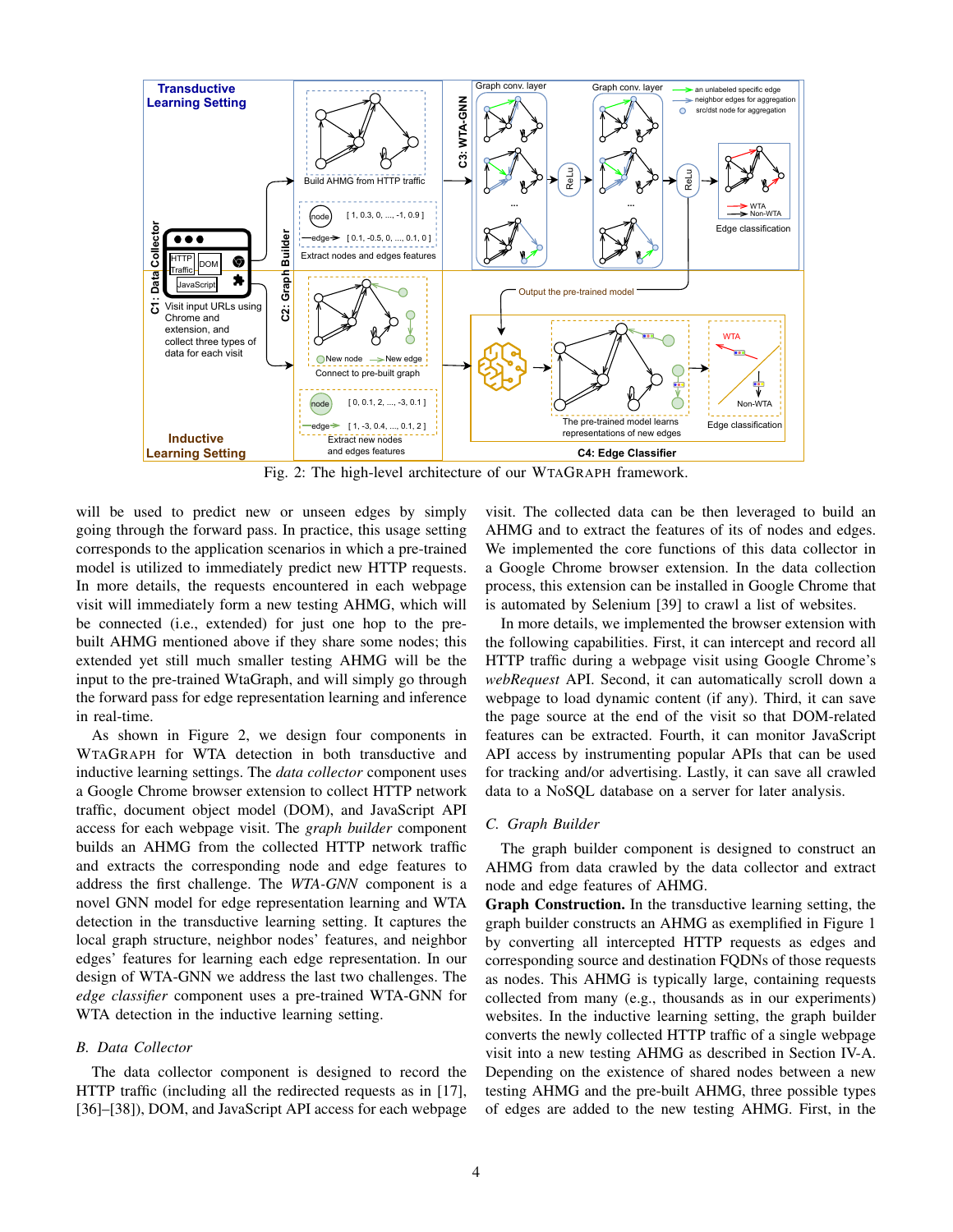case that both source and destination FQDNs exist as nodes in the pre-built AHMG, we add a new edge between the two nodes to represent a new HTTP request. Second, in the case that only one of two FQDNs exists as a node in the pre-built AHMG, we add a node representing the missing FQDN and a new edge between the two nodes. Third, in the case that both source and destination FQDNs do not exist in the prebuilt AHMG, we add two nodes representing the two missing FQDNs and a new edge between them.

As one can imagine, isolated subgraphs could exist in an AHMG. For example, *x.com* may only send requests to *y.com* and there is no request between them and other FQDNs, thus creating an isolated subgraph that represents the unique traffic between these two FQDNs. Note that isolated subgraphs are not obstacles to the design and implementation of our WTA-GNN because typical GNNs can handle such cases (Section IV-D).

Feature Extraction. After an AHMG is constructed in either learning setting, the graph builder extracts two and three categories of features for nodes and edges, respectively.

The first node feature category is *character embeddings*. As explained in Section III, the FQDN strings can be considered naturally as attributes of nodes. Hence, a straightforward way to represent an FQDN as an input to our WTA-GNN is to use one-hot encoding. Each character in the FQDN string will be represented by a vector of bits (e.g., 26 bits if we only encode the lowercase alphabet), among which a 1-bit indicates the presence of a specific character. A representation of an FQDN, therefore, can be a big vector of concatenated one-hot vectors especially if the FQDN contains dozens of characters and if more characters (e.g., uppercase and special characters) need to be encoded.

Therefore, we decide to use the character embeddings yielded by the character CNN embedding model [40]. After training over one billion words [41], the character CNN model produces an embedding for each of 256 characters in the vocabulary. The embedding size of each character is 16. For example, the character 'a' is represented by the following vector of 16 real numbers:

$$
[1.1014, -0.6760, 0.6962, ..., 1.0212]
$$

In more details, we first set the length of an FQDN to 30 characters. FQDNs longer than 30 characters would be truncated from the  $31^{st}$  character, and FQDNs shorter than 30 characters would be padded with a  $\langle$ PAD $>$  token to length 30. We then concatenate all character embedding vectors following the character order in the FQDN. Note that for the  $\langle$ PAD $>$  token, we fill its embedding vector with 16 zeros. Using this method, an FQDN string is represented by a feature vector of size 480.

The second node feature category is *DOM*. The DOM feature of a node is a vector of bits representing the presence of HTML tags in the DOM. This feature could help identify WTA requests because many WTA-related domains may not have DOM data (e.g., no DOM is available for an endpoint domain that only accepts POST requests). Note that for those FQDNs that have no DOM information collected, we fill the feature vector with all zeros.

The first edge feature category is also *character embeddings*. We truncate or pad a request URL to 200 characters, and concatenate each character embedding vector following the character order in the request URL. This brings each edge with a feature vector of size 3,200 that represents characters in the URL. Note that while an FQDN string is more related to a node, a request URL is more specific to an edge in our AHMG. Hence, we consider the corresponding character embeddings of a request URL as edge features.

The second edge feature category is *JavaScript API access*. The JavaScript feature of an edge is a vector of bits representing the access to instrumented APIs by the script received from a JavaScript file request. The features in this category could help distinguish between functional and WTA-related JavaScript because WTA-related JavaScript is known for accessing certain APIs to perform tracking and/or advertising [1], [42]. In addition, we consider the presences of async and defer attributes in the script HTML tag of a JavaScript file request as two binary features. The high information gain of these two features has been evaluated and confirmed by authors in [17]. For non-JavaScript requests, we fill their JavaScript feature vectors with all zeros.

The third edge feature category is *request statistics*. For a request, we extract the following informative attributes: source frame, order, timing, type, method, HTTP cookies, and URL length. These attributes could also help characterize a WTA request. For example, a WTA request usually carries data in its URL (e.g., in the query section), which makes its URL length often longer than that of a non-WTA request. These attributes can be extracted from the saved HTTP traffic. Specifically, by using the chrome.webRequest API [43] in our data collector extension, we can extract the details of each HTTP request. For example, given an HTTP request, the source frame feature is a bit that indicates whether the request happens in the main frame or not, and can be extracted from the frameId property; the order feature is an integer derived by checking the current request's index in a sequence of requests ordered by the timeStamp property. This ends up with a feature vector of size 34 for an edge.

#### *D. WTA-GNN*

Given a constructed AHMG and its node and edge features, our task is to predict whether an edge (representing a specific HTTP request) is WTA-related.

Design Choices, Decision, and Justification. To perform this task, there are at least four potential solutions. First, one can train a traditional machine learning classifier, such as a random forest classifier, to predict labels of edges. Second, one can build a traditional neural network, e.g., a multilayer perceptron (MLP), to classify edges by learning their representations. Third, following the typical link prediction (i.e., predicting the possible presence of an edge between two nodes) approach [44], [45], one can build a GNN model to learn node representations, and predict the label of each edge using the derived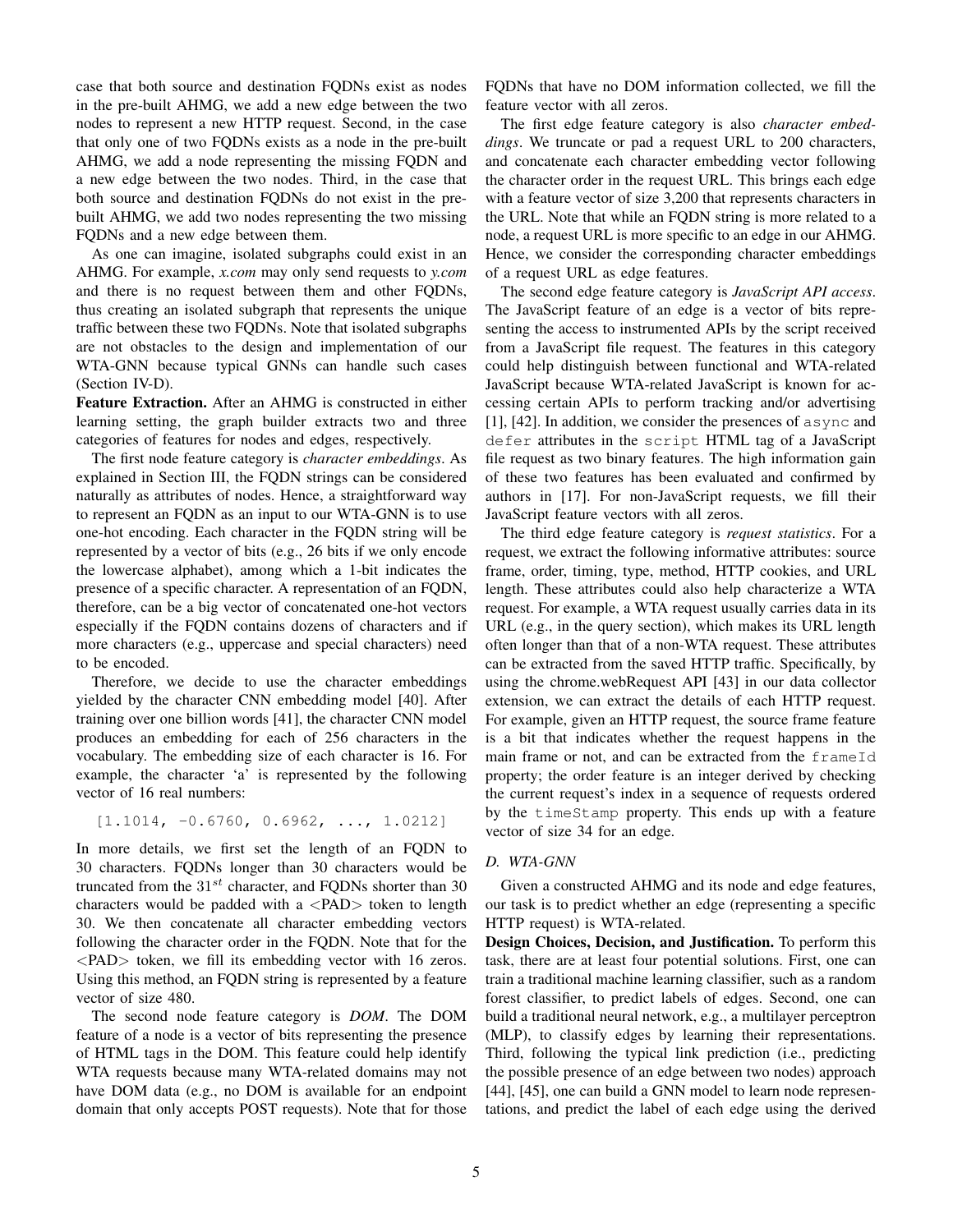edge representation (e.g., by concatenating or averaging the corresponding source and destination node representations). Fourth, one can build an end-to-end GNN model that directly learns edge representations and predicts their labels.

However, there are some shortcomings in the first three solutions. In either the first or the second solution, mainly the edge features are used for the prediction. Either solution would miss the opportunity to leverage features of neighbor nodes and latent graph structural features that could intuitively contribute to better classification performance. The third solution is also inappropriate for solving our problem, even though it leverages GNN to explore both the node and graph structural features. Typical link prediction GNNs are built to process simple graphs, while our graph is a multi-graph. As a consequence, multiple edges between the same pair of nodes in our graph will have the same edge representation if we derive their representations simply from node representations. This will lead to inaccurate classification results. We evaluate and compare these three solutions in Section VI-A.

Therefore, we set out to explore the fourth solution to perform our task. We build a specific GNN model that directly learns edge representations by incorporating edge features, node features, and latent graph structural features. Our model, referred to as WTA-GNN, can be used in both transductive and inductive learning settings.

WTA-GNN Design. Typical GNNs (e.g., GCN [18], GAT [20], and GraphSage [19]) learn node representations in a homogenous simple graph by incorporating neighbor node features and graph structural features for tasks such as node classification, node clustering, and link prediction. To the best of our knowledge, no study has been conducted specifically for edge representation learning on AHMG. Therefore, inspired by the design of typical GNNs, we design WTA-GNN for edge representation learning on our AHMG.

The node representation learning process of a typical GNN can be boiled down to the following two steps. First, it aggregates neighbor nodes' representations for each node. Second, it propagates each node's representation by incorporating its representation and the aggregated representations. Various GNN studies have demonstrated that such an aggregation and propagation process can yield better performance on graph-related tasks. We hypothesize that a similar aggregation and propagation process could be directly applied for edge representation learning to help achieve a good performance on our task of WTA detection in an AHMG.

Hence, we design the edge representation learning process in our WTA-GNN as follows. First, it aggregates neighbor edges' representations for each edge. Specifically, we consider the incoming edges of the same destination node as a given edge's neighbors for aggregation. The intuition behind this design is that HTTP requests sent to the same FQDN likely have the same purpose especially from the WTA vs. non-WTA perspective. Hence such an aggregation could help propagate and learn an edge representation for accurate classification. Second, it incorporates the representations of two nodes of each edge. The intuition behind this design is that node representations could further encode graph structural information and help classify an edge. Third, similar to the node representation learning, it propagates each edge representation by incorporating its representation and aggregated edge and node representations through multiple layers of computation.

Algorithm 1: WTA-GNN edge representation learning **Input:** AHMG  $G = (V, E, X, X^e)$ ; node feature vector  $x_v \in X$ ; edge feature vector  $x^e_{(u,v,i)} \in X^e$ ; # of layers L; node weight matrix  $W_V$ ; edge weight matrix  $W_E$ ; activation function  $\sigma$ ; neighborhood function N; aggregation function  $Agg$ **Output:** edge representations  $z_{e_{(u,v,i)}}, \forall e_{(u,v,i)} \in E$ 1  $h_{e_{(u,v,i)}}^0 \leftarrow x_{(u,v,i)}^e, \forall e_{(u,v,i)} \in E$ 2  $s_v^0 \leftarrow x_v, \forall v \in V$ 3 for  $l = 1...L$  do 4 for  $v \in V$  do 5  $\begin{pmatrix} s'_{N(v)} \leftarrow Agg(s_u^{l-1}, \forall u \in N(v)) \end{pmatrix}$  $\begin{pmatrix} s_v^l & \left( W_V^l \cdot \left( s_v^{l-1} + s_{N(v)}^l \right) \right) \end{pmatrix}$  $7 \parallel end$ 8 for  $e_{(u,v,i)} \in E$  do 9  $\begin{array}{|c|c|c|c|}\n\hline\n\text{ } & h^l_{N(e_{(u,v,i)})} \leftarrow Agg\left(h_j^{l-1}, \forall j \in N(e_{(u,v,i)})\right) \n\end{array}$ 10  $\left| \quad \right|$   $t^{l} \leftarrow Average(s_{u}^{l}, s_{v}^{l})$  $\mathbf{11}$  |  $h$  $e_{(u,v,i)} \leftarrow$  $\sigma\left(W_E^l\cdot Concat\left(h_{e_{(u,v,i)}}^{l-1}+h_{N(e_{(u,v,i)})}^l,\ t^l\right)\right)$ 12 end 13 end 14  $z_{e_{(u,v,i)}} \leftarrow h_{e_{(u,v,i)}}^{L}, \forall e_{(u,v,i)} \in E$ 

Algorithm 1 details the edge representation learning process in WTA-GNN. It takes as input an AHMG  $G = (V, E, X, X^e)$ and the learnable weight matrices  $W_V$  and  $W_E$ , and outputs a d-dimensional edge representation  $z_{e_{(u,v,i)}}$  for each edge. In more details,  $L$  defines the number of layers in the neural network and l in the outer loop denotes a specific layer. Note that the base case  $l = 0$  defines the initial input layer, where features extracted by the graph builder component are provided to WTA-GNN (Lines 1 and 2). In each layer  $l$ , WTA-GNN first learns node representations in the first inner loop (Lines 4 to 7), and then learns edge representations in the second inner loop (Lines 8 to 12). In the first inner loop, each node representation  $s_v^l$  is produced by applying an activation function to the weighted sum of neighbor nodes' representations (aggregated in Line 5) and its own representation from layer  $l - 1$ . In the second inner loop, WTA-GNN first aggregates neighbor edges' representations into a single vector  $h^l_{N(e_{(u,v,i)})}$ (Line 9), then combines the representations of the edge's two nodes into a vector  $t^l$  by averaging  $s_u^l$  and  $s_v^l$  (Line 10), and lastly produces edge representation  $h_{e_{(u,v,i)}}^l$  by applying an activation function to the weighted concatenated representation vector (Line 11). Specifically, WTA-GNN concatenates the combined vector  $t^l$  (which represents a partial edge representation inherited merely from the two nodes) and the sum of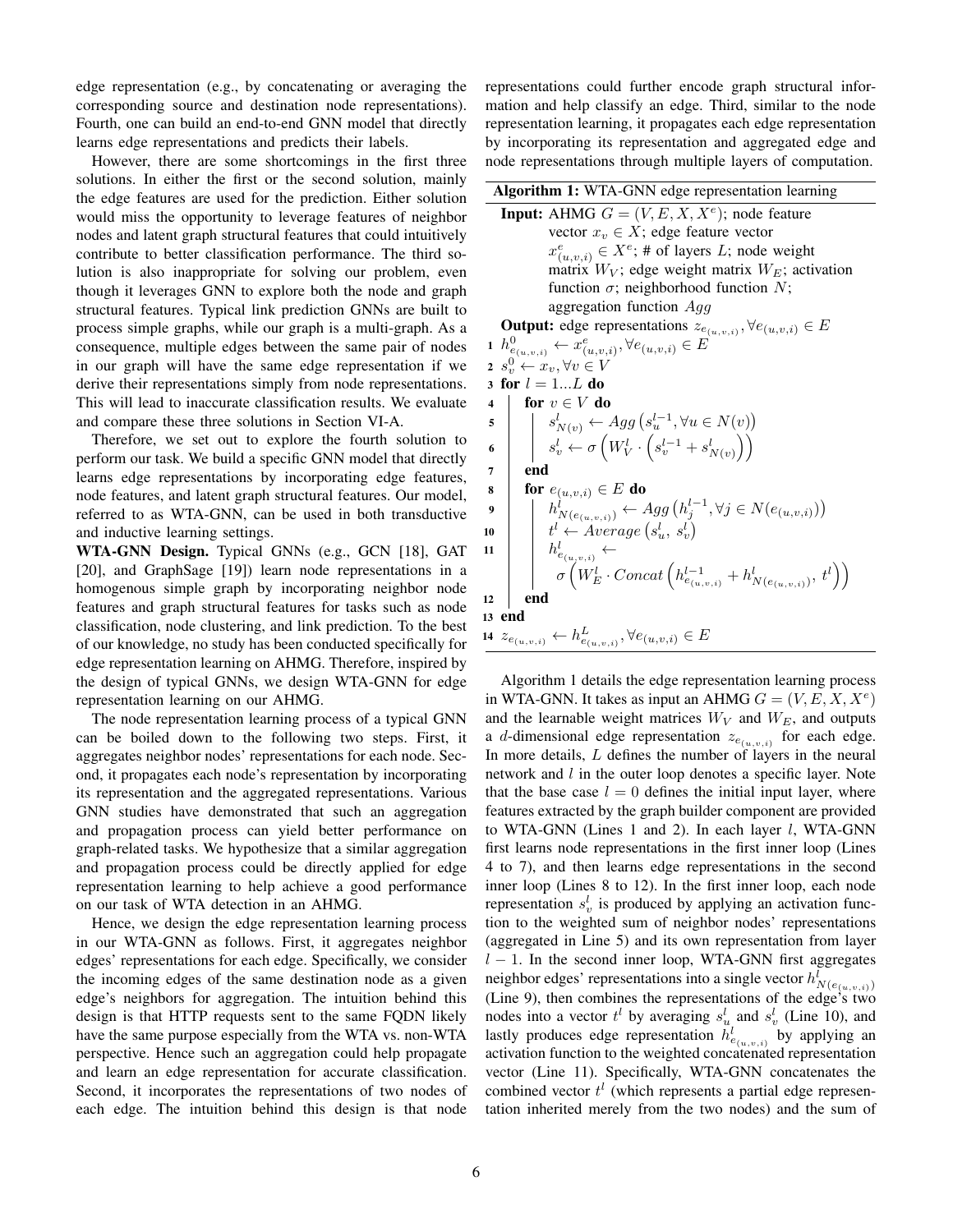an edge representation  $h_{e_{(u,v,i)}}^{l-1}$  and the aggregated neighbor edges' representation  $h_{N(e_{(u,v,i)})}^l$ .

As shown in Figure 2, WTA-GNN is trained in the transductive learning setting, where edges in the input AHMG are split into the training set and testing set. During the training process, we apply the cross-entropy loss function to the output representation  $z_{e_{(u,v,i)}}$  for edges in the training set, and tune the weight matrices  $W_V$  and  $W_E$  via stochastic gradient descent. Cross-entropy loss is popularly used in GNNs (such as [18], [20]) for classification tasks. In our case, it measures the distance between raw (i.e., without normalization) edge classification logits and ground truth labels. The training process minimizes the average cross-entropy loss across all training edges. The trained WTA-GNN can output representations of edges in the testing set and predict their labels. Furthermore, the trained WTA-GNN can be used in the inductive learning setting to immediately predict the labels of new edges in a testing AHMG constructed for each webpage visit.

WTA-GNN Implementation. We implement WTA-GNN to have two layers (i.e.,  $L=2$ ) using the GNN framework in DGL [46]. Furthermore, we implement the aggregation function  $Agg$  as a mean aggregator, which takes the elementwise mean of vectors in  $\{s_u^{l-1}, \forall u \in N(v)\}$  and { $h_j^{l-1}, \forall j$  ∈  $N(e_{(u,v,i)})$ } in Lines 5 and 9, respectively. We implement the neighborhood function  $N$  to select the complete set of neighbors of a node or edge. In fact, one can choose different aggregation and neighborhood functions in Algorithm 1. For example, one might implement the neighborhood function N to only select a subset of neighbors such as in [19]. Note that for edges or nodes that have no neighbors (e.g., in an isolated subgraph that only has one edge or even one node), neighbor selection and aggregation will not happen; hence the corresponding edge or node representation is purely learned from its own initial features.

# *E. Edge Classifier*

The last component of WTAGRAPH is the edge classifier. It loads the WTA-GNN model pre-trained in the transductive learning setting to predict the labels of new edges in a testing AHMG. Specifically, it classifies a new edge as WTA or non-WTA based on the WTA-GNN output  $z_{e_{(u,v,i)}}$ . The vector  $z_{e_{(u,v,i)}}$  in Algorithm 1 is of size two in our design, which corresponds to two possible classes (i.e., WTA and non-WTA) of an edge. The edge classifier takes the class that has the larger logit value as the classification result of an edge.

# V. DATA COLLECTION AND DATASET

Data Collection. As explained in Section IV-B, we implemented the data collector component of WTAGRAPH as a Google Chrome browser extension. In our data collection, we installed the data collector in the instrumented Chromium browser [47] of AdGraph [17]. In this way, two separate data collection operations can be performed during the same webpage visit with no interference to each other. We selected the top 10K websites from the Alexa top one million list dated on June 8th, 2020 for data collection. For each website, we automatically visited its homepage using the instrumented Chromium browser installed with WTAGRAPH's data collector from July 23rd, 2020 to August 6th, 2020. In each webpage visit, we waited for the homepage to finish loading and scrolling (triggered by WTAGRAPH's data collector) or at most 120 seconds. The instrumented Chromium browser collected webpage execution context data, while WTAGRAPH's data collector saved the HTTP traffic, DOM, and JavaScript API access information.

Ground Truth. To train and evaluate WTAGRAPH, we created the ground truth labels of all collected HTTP requests by leveraging the same seven filter lists<sup>1</sup> as used in AdGraph [17]. Specifically, they are EasyList [8], EasyPrivacy [9], Anti-Adblock Killer [48], Warning Removal List [49], Blockzilla [50], Peter Lowes's List [51], and Fanboy Annoyances List [52]. We did not cover the Squid Blacklist used in [17] as it was no longer available at that time. Note that filter lists could have false positives and false negatives as studied in [10], [11], but using their outputs as ground truth labels for model training and quantitative evaluation is still reasonable and viable especially for Top 10K websites as analyzed in [17]. We have manual verification on a set of sampled classification results as detailed in Section VI-B and Appendix A. For each collected HTTP request, we labeled it as WTA or non-WTA based on whether it would be blocked by any of these seven filter lists.

Dataset Statistics. Table I summarizes the statistics of HTTP requests collected by WTAGRAPH's data collector and by AdGraph's Chromium browser [47] from Alexa Top 10K websites in the same visits. There are over 1.55 million and 834K requests collected by WTAGRAPH and AdGraph, respectively; using the same seven filter lists, 39% and 15% of these requests collected by WTAGRAPH and AdGraph are labeled as WTA requests, respectively. From the perspective of WTAGRAPH, it missed around 15% of requests collected by AdGraph. From the perspective of AdGraph, it missed over 952K (61%) of requests collected by WTAGRAPH, and over half of those missed requests are WTA requests. We investigated this data discrepancy and found that WTAGRAPH collected data correctly, while AdGraph mistakenly collected some URLs that are not HTTP requests in practice and simply missed some types of HTTP requests due to the potential incompleteness of its Chromium instrumentation. More details about this discrepancy analysis are in Appendix B.

We refer to the dataset (in the first column of Table I) collected by WTAGRAPH's data collector as our Top-10K dataset. This dataset will be used in Section VI and Section VII. The overlapped data (in the third column of Table I) between our Top-10K dataset and the dataset collected by AdGraph during the same webpage visits will be used in Section VII-B for comparing WTAGRAPH with AdGraph.

#### VI. EVALUATION IN TRANSDUCTIVE SETTINGS

In this section, we present the performance of WTAGRAPH on detecting WTA requests in transductive learning settings.

<sup>&</sup>lt;sup>1</sup>All of them are dated on June 8th, 2020.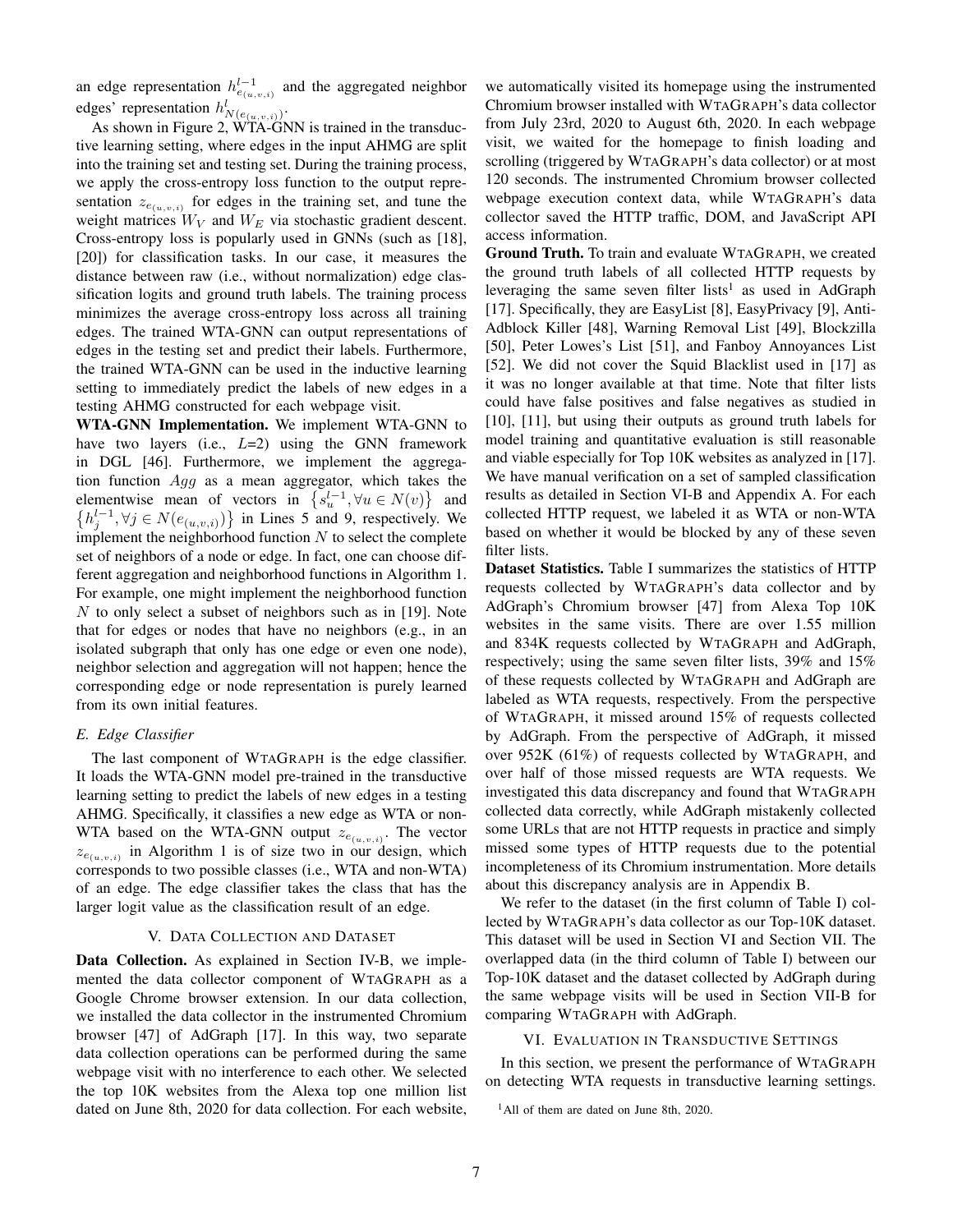Table I: Statistics of HTTP requests collected by WTAGRAPH and by AdGraph from Alexa Top 10K websites.

| WTAGRAPH Collected   |            |                                    |            | <b>AdGraph Collected</b>            |            | Overlapped Between Them            | Missed By AdGraph |                                       |  |
|----------------------|------------|------------------------------------|------------|-------------------------------------|------------|------------------------------------|-------------------|---------------------------------------|--|
| Targeted<br>Websites | # Requests | $#$ (%) Blocked<br>by Filter Lists | # Requests | # $(\%)$ Blocked<br>by Filter Lists | # Requests | $#$ (%) Blocked<br>by Filter Lists | # Requests        | $#$ $(\%)$ Blocked<br>by Filter Lists |  |
| $Top-10K$            | 1.559.602  | 614,001 (39%)                      | 834.439    | 129,004 (15%)                       | 607.124    | 117,884 (19%)                      | 952,478           | 496.117 (52%)                         |  |

We describe its overall performance, perform manual verification, and provide the results of ablation studies on WTAGRAPH variants. Recall that transductive learning settings correspond to the application scenarios in which a batch of HTTP requests of multiple websites or webpages are added for prediction as described in Section IV-A.

#### *A. Overall Performance*

Baseline Models. Section IV-D introduced three other potential solutions besides WTAGRAPH to our problem of WTA detection. We implemented two of them, a typical link prediction GNN model and a traditional multilayer perceptron (MLP), as baseline models for comparison with WTAGRAPH. Note that we present the comparison between a traditional machine learning classifier (i.e., a random forest model used in AdGraph [17]) and WTAGRAPH in Section VII-B.

For the link prediction GNN model, we implemented a twolayer GCN [18] model that learns node representations and generates edge representations by averaging the learned node representations of each edge's two nodes. For the MLP, we implemented it with one hidden layer; it takes as input the raw request features (i.e., both node and edge features extracted by WTAGRAPH) and outputs the learned feature vector of size two for each request. Besides, we proposed and implemented an advanced link prediction GNN as a baseline model. It is similar to WTA-GNN but does not aggregate neighbor edges' representations during the learning process. We detailed the experimental setup in Appendix C. We evaluated these three baseline models and WTAGRAPH on our Top-10K dataset through the stratified 10-fold cross-validation.

Overall Results. Table II summarizes the performance of these four models on our Top-10K dataset, in terms of classification accuracy, precision, recall, and  $F_1$  score. Overall, WTAGRAPH outperformed all three baseline models on every evaluation metric. For example, the detection accuracy, precision, recall, and  $F_1$  score of WTAGRAPH are 97.90%, 98.38%, 96.25%, and 97.30%, respectively. The ROC and AUC analysis of these four models is in Appendix D.

Table II: Summary of the models' performance for WTA detection on our Top-10K dataset.

| Model                    | Acc.      | Prec.  | Recall | $F_{1}$   |
|--------------------------|-----------|--------|--------|-----------|
| Link Pred. GNN           | 94.20%    | 93.63% | 91 48% | 92.54%    |
| MI P                     | 94.89%    | 94.57% | 92.33% | 93.44%    |
| Adv. Link Pred.          | 97.63%    | 97.90% | 96.03% | 96.96%    |
| WTAGRAPH (i.e., WTA-GNN) | $97.90\%$ | 98.38% | 96.25% | $97.30\%$ |

There are two major implications from these results. On the one hand, our proposed WTAGRAPH and advanced link prediction model outperform the rest two baseline models. This implies that benefiting from the neighbor aggregation and implicit graph features, a purposefully designed GNN model can outperform typical models in terms of detecting WTA requests. On the other hand, by comparing the aggregation strategy in WTAGRAPH (i.e., aggregating from both nodes and edges) to that in our advanced link prediction GNN (i.e., only aggregating from nodes), we found that the former results in a better detection performance.

Detailed Performance. Table III summarizes the detailed detection performance of WTAGRAPH on 12 types of HTTP requests in our Top-10K dataset. The HTTP requests collected by WTAGRAPH covered all 12 request types as documented for Google Chrome [53]. As shown on the left side of Table III, the number of WTA requests detected by WTAGRAPH is very close to that by filter lists for each request type. Overall, 38.52% and 39.37% of all requests are detected as WTA by WTAGRAPH and filter lists, respectively. This result implies that WTAGRAPH can be an alternative to filter lists because of its proximate detection rate on WTA requests. Meanwhile, WTAGRAPH has a remarkable performance on the majority of request types. For example, WTAGRAPH achieves over 95% accuracy, precision, recall, and  $F_1$  score for the top four request types (i.e., image, script, xmlhttprequest, and other accounting for 86.34% of all requests in the dataset). WTAGRAPH has the relatively worse performance on detecting main\_frame, stylesheet, and font requests. For example, the false negative rates for these three types of requests are 69.50%, 16.20%, and 10.41%, respectively.

#### *B. Manual Verification*

To verify WTAGRAPH's predictions, we conducted a set of manual verifications on sampled requests. Specifically, from all predictions of 12 request types, we randomly sampled 846 false positives, 941 false negatives, 1,040 true positives, and 1,139 true negatives; we manually assigned each of them a label of WTA, non-WTA, mixed (only used for script resources as in [17]), or undecidable after verification. Due to the space limitation, we detailed the complete verification procedure, criteria, and results in Appendix A.

Overall, from 846 sampled false positives, we found that WTAGRAPH is able to identify WTA requests that are missed by filter lists, especially for types of image, script, xmlhttprequest, sub\_frame, ping, and media. Specifically, 320 out of 846 requests are verified as WTA requests, which means WTAGRAPH's classification is correct. For example, while filter lists missed, WTAGRAPH successfully detected the following tracking pixel https://ss0.baidu.com/6ONWsjip0QIZ8tyhnq/

ps\_default.gif. From 941 sampled false negatives, we verified that WTAGRAPH's classification (i.e., a non-WTA prediction) is indeed correct over 90% of the time for stylesheet, main\_frame, other, and font requests. That is, filter lists mistakenly labeled those requests as WTA. For example, Peter Lowes's List [51] aggressively blocks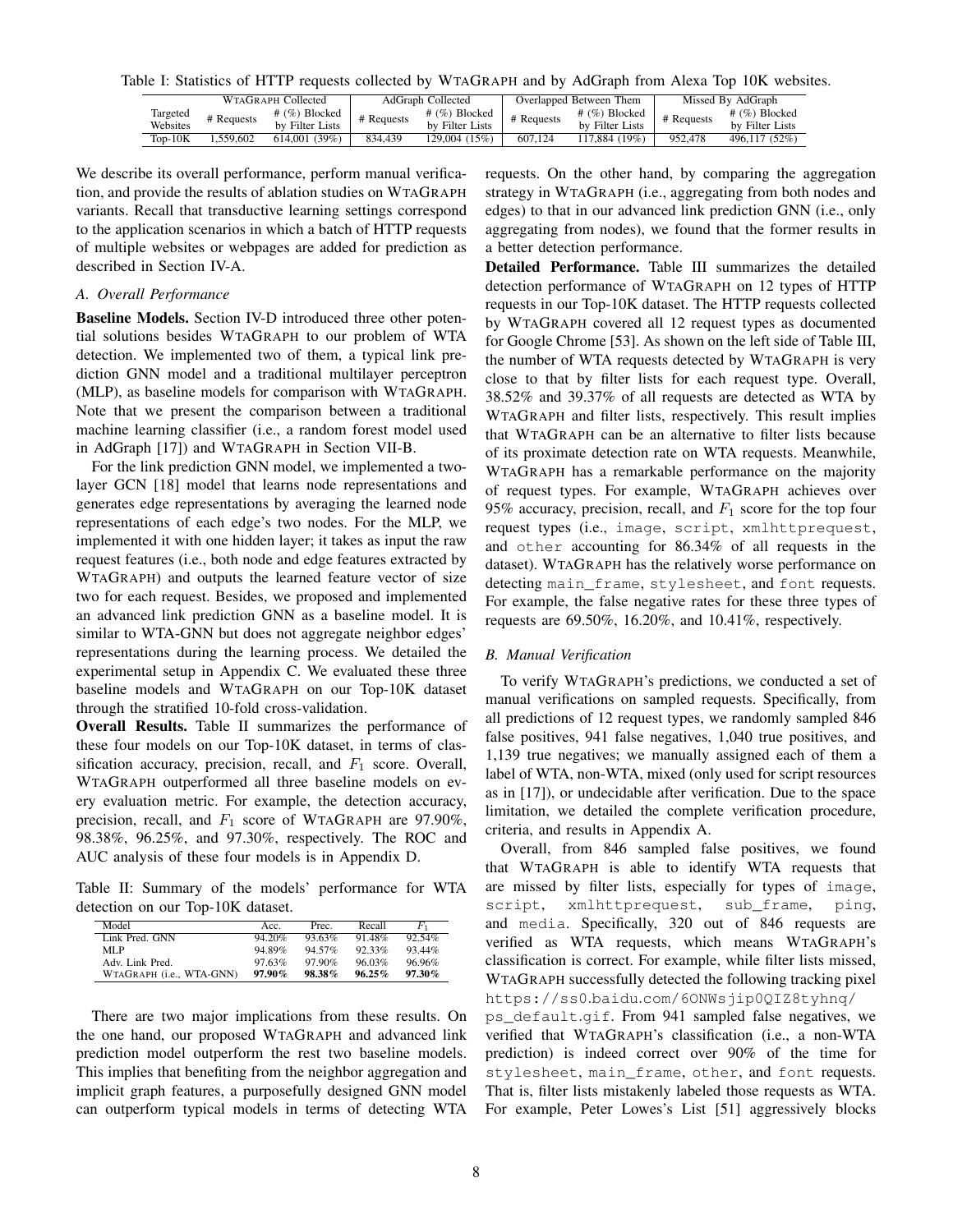Table III: The detailed WTA detection performance of WTAGRAPH on 12 types of HTTP requests in the Top-10K dataset.

| Request Type   | # Requests | # Blocked by<br><b>Filter Lists</b> | # Detected by<br>WTAGRAPH | Accuracy | Precision                | Recall | $F_1$  | <b>FNR</b> | <b>FPR</b> |
|----------------|------------|-------------------------------------|---------------------------|----------|--------------------------|--------|--------|------------|------------|
| image          | 700,670    | 240.176                             | 232,539                   | 98.43%   | 99.28%                   | 96.12% | 97.68% | 3.88%      | 0.36%      |
| script         | 364,787    | 208,697                             | 205,169                   | 96.51%   | 97.76%                   | 96.11% | 96.93% | $3.89\%$   | 2.94%      |
| xmlhttprequest | 151.755    | 86.432                              | 85.409                    | 96.54%   | 97.52%                   | 96.37% | 96.94% | 3.63%      | $3.24\%$   |
| other          | 129.289    | 5,534                               | 5,323                     | 99.76%   | 99.06%                   | 95.28% | 97.14% | 4.72%      | $0.04\%$   |
| stylesheet     | 63.971     | 5.044                               | 4.407                     | 98.44%   | 95.92%                   | 83.80% | 89.45% | 16.20%     | 0.31%      |
| sub frame      | 63.383     | 50,999                              | 51.037                    | 97.42%   | 98.36%                   | 98.44% | 98.40% | 1.56%      | $6.75\%$   |
| font           | 42.386     | 1.210                               | 1.112                     | 99.64%   | 97.48%                   | 89.59% | 93.37% | 10.41%     | $0.07\%$   |
| main frame     | 23.554     | 200                                 | 130                       | 99.12%   | 46.92%                   | 30.50% | 36.97% | 69.50%     | 0.30%      |
| ping           | 15.560     | 14.594                              | 14.462                    | 97.71%   | 99.23%                   | 98.33% | 98.77% | 1.67%      | 11.59%     |
| media          | 3.945      | 1,027                               | 1.087                     | 96.86%   | 91.54%                   | 96.88% | 94.13% | 3.12%      | 3.15%      |
| csp_report     | 263        | 88                                  | 86                        | 93.92%   | 91.86%                   | 89.77% | 90.80% | 10.23%     | $4.00\%$   |
| object         | 39         | $\mathbf{0}$                        | $\Omega$                  | $100\%$  | $\overline{\phantom{0}}$ |        |        | -          | $0.00\%$   |
| Total          | 1.559.602  | 614.001                             | 600.761                   | 97.90%   | 98.38%                   | 96.25% | 97.30% | 3.75%      | 1.03%      |

any request to criteo.com; as a consequence, when one visits criteo.com as a first-party website, all requests to criteo.com, including the main\_frame request, will be blocked by this filter list.

From 1,040 sampled true positives and 1,139 sampled true negatives, we observed that the majority (89.67%) of the agreements between WTAGRAPH and filter lists are correct, while they both could be incorrect on around 5% requests (excluding undecidable ones) likely due to the imperfection and incompleteness of filter lists. For example, both WTA-GRAPH and filter lists did not detect the following tracking pixel https://c.evidon.com/a/4.gif.

### *C. Ablation Analysis*

To figure out how different categories of features and neighbor aggregation strategies impact on WTAGRAPH's performance, we conducted ablation studies on four WTAGRAPH variants: (1) variant without node aggregation, (2) variant without edge URL embedding features, (3) variant without edge JavaScript features, and (4) variant without edge URL statistical features. Note that the variant of WTAGRAPH without neighbor edge aggregation (i.e., the advanced link prediction GNN) has been evaluated and reported in Table II.

Figure 3 presents the performance of these four variants and the original WTAGRAPH. Overall, the performance of four WTAGRAPH variants is slightly worse than that of the original WTAGRAPH. Specifically, without node aggregation, WTAGRAPH's classification accuracy, precision, recall, and  $F_1$ score drop 0.72%, 0.95%, 0.89%, and 0.91%, respectively; without edge URL embedding features, its accuracy, precision, recall, and  $F_1$  score drop 0.59%, 0.71%, 0.81%, and 0.76%, respectively; without edge URL statistical or JavaScript features, WTAGRAPH's classification performance declines slightly with around 0.10%.

These results imply that: (1) WTAGRAPH's performance is contributed by all features and aggregation strategies rather than certain dominating factors; (2) WTAGRAPH is flexible in terms of deployment options in practice, for example, one can remove certain features if there are constraints of feature availability or computational resource, and expect WTAGRAPH to still have a competitive performance; (3) WTAGRAPH can be robust against some WTA detection evasions, such as DGA domains [54] and JavaScript obfuscation [55], because it does not heavily rely on certain specific features.



Fig. 3: The performance of WTAGRAPH variants with different categories of features or aggregation strategies ablated.

#### VII. EVALUATION IN INDUCTIVE SETTINGS

In this section, we evaluate WTAGRAPH in different inductive learning settings. We first present its overall performance. Then, we conduct a detailed comparison between WTAGRAPH and AdGraph [17]. Third, we perform evasion studies to evaluate the robustness of WTAGRAPH. Lastly, we evaluate the real-time performance of WTAGRAPH. Recall that inductive learning settings correspond to the application scenarios in which a pre-trained model is utilized to immediately predict new HTTP requests (encountered in each webpage visit) that form a new testing AHMG as described in Section IV-A.

#### *A. Overall Performance*

All the evaluations in the previous section are performed on a full graph in transductive learning settings. To evaluate WTAGRAPH's performance in inductive learning settings, we first transductively trained four WTAGRAPH models on different graphs that are built from randomly selected websites. Specifically, we randomly selected 1K, 3K, 5K, and 7K websites from our Top-10K dataset for transductive training and used each of the remaining (unseen) 9K, 7K, 5K, and 3K websites for inductive testing on their homepages. We built four graphs referred to as the Random-1K, Random-3K, Random-5K, and Random-7K<sup>2</sup> graphs, and pre-trained four WTAGRAPH models on these graphs, respectively. We then tested these four pre-trained WTAGRAPH models on the corresponding remaining websites. In more details, we built a testing AHMG for each individual testing webpage and

<sup>&</sup>lt;sup>2</sup>For a common data split (80% for training and 20% for testing) and fair comparison with AdGraph in the next subsection, this Random-7K graph indeed contains 7,224 instead of 7,000 websites.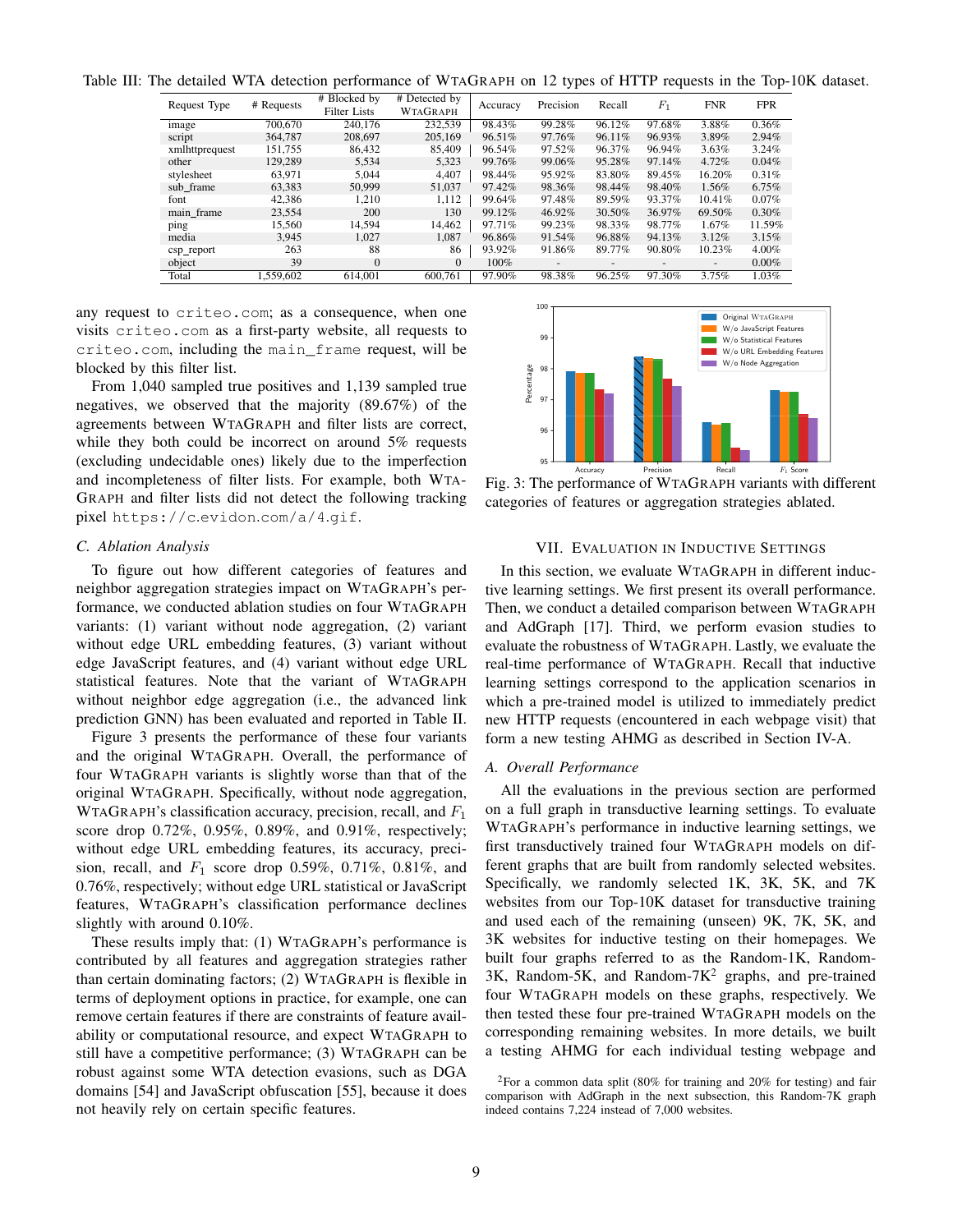extended it with one-hop neighbors of its nodes and edges in the corresponding pre-built AHMG (Section IV-A). We used the corresponding pre-trained model to predict WTA requests in each testing AHMG.

It is worth highlighting that our testing AHMG construction approach is both reasonable and effective. In inductive learning settings, the input to a pre-trained model for prediction or testing must be an AHMG. Though one can build a testing AHMG that contains only one edge representing an individual request in a webpage visit, WTAGRAPH will perform poorly (as we initially observed) because such an AHMG cannot well leverage implicit graph features and neighbor information. Constructing a testing AHMG for multiple requests of each webpage visit will enable rich feature extraction from both the content and context perspectives; meanwhile, by taking this approach, there is no need or dependency on visiting more webpages or websites. In other words, this is how we address in our WTA detection task the so-called cold-start problem or challenge (i.e., feasibly and properly constructing test graphs) that is common in the inductive learning of GNNs [56], [57]. Note that while AdGraph constructs a totally different graph, its graph construction and feature extraction are also based on multiple requests of a webpage visit; thus, the same input unit (i.e., information collected from each webpage visit) will be provided to WTAGRAPH and AdGraph for a fair comparison.

Table IV: The statistics of training graphs and testing websites in each inductive learning setting. Note that the full graph of this Top-10K dataset has 54,109 nodes and 1,559,602 edges.

|           | Four Training Graphs | Testing Graphs ( <i>i.e.</i> , Sites) |         |           |  |
|-----------|----------------------|---------------------------------------|---------|-----------|--|
| # Sites   | # Nodes              | # Edges                               | # Sites | # Edges   |  |
| Random-1K | 8.296                | 149,771                               | 8.982   | 1.409.831 |  |
| Random-3K | 20.931               | 482.722                               | 6.982   | 1,076,880 |  |
| Random-5K | 30.811               | 787,107                               | 4.982   | 772,495   |  |
| Random-7K | 44.246               | 1.234.148                             | 2.758   | 325,454   |  |

Table IV summarizes the statistics of our dataset split in each inductive setting. Taking the Random-1K graph as an example, it only contains 9.60% edges and 15.33% nodes that appeared in the Top-10K dataset. In this inductive learning setting, the WTAGRAPH model trained on the Random-1K graph will be used to infer labels of over 1.4 million requests of 8,982 websites that have never been seen during the training process. Note that a testing AHMG will be created for each of these 8,982 websites and will be independently tested to infer the labels of its edges. On average, each testing AHMG has 27 nodes and 129 edges.

Figure 4 presents the performance of WTAGRAPH models in four inductive learning settings. The blue bars, plotted for the comparison purpose, represent the performance of the WTAGRAPH in the transductive learning setting as shown in Table II. We observed that except for the WTAGRAPH model trained on the Random-1K graph, the rest WTAGRAPH models can achieve competitive performance in inductive learning settings, comparing with the performance of WTAGRAPH in the transductive learning setting. For example, the WTAGRAPH model on the Random-7K graph can predict the 325,454 requests of 2,758 testing websites with an accuracy 97.82%,



Fig. 4: The performance of WTAGRAPH models (trained on the Random-1K, Random-3K, Random-5K, and Random-7K graphs) in inductive learning settings.

precision 98.00%, recall 96.38%, and  $F_1$  score 97.18%. Besides, we found that the larger the training graph, the better the performance in the inductive learning setting. This is as expected because a larger graph will likely capture more HTTP traffic patterns and include representative edges for aggregation. These results imply that WTAGRAPH is able to perform well in inductive learning settings when the training dataset is not too small. The ROC and AUC analysis for the models in this and next subsections is in Appendix D.

# *B. Comparison with AdGraph*

AdGraph [17] only collected 38.93% (i.e., 607,124) of requests in our Top-10K dataset (summarized in Table I), and does not directly work on our Top-10K dataset because the context information for the requests missed by AdGraph is not available. To feasibly compare our WTAGRAPH with AdGraph, we evaluated their performance on these 607,124 overlapped requests in our Top-10K dataset.

As shown at the top of Table V, we randomly selected 80% websites (i.e., 7,224 of 9,032 overlapped websites) for training and 20% websites for testing. We also divided 1,808 testing websites into two categories: connected and isolated websites. A website is considered as connected if there exists at least one node in its AHMG also appearing in the training graph; otherwise, it is considered as isolated. In other words, the AHMG of a connected website has at least one edge connecting to the training graph. There are 1,714 connected and 94 isolated websites in total. Note that isolated websites barely exist (three isolated websites in total) in our Top-10K dataset<sup>3</sup> as WTAGRAPH collects the complete requests of visited websites and it is more likely for websites to connect with each other based on the common requests.

We trained the WTAGRAPH model and the random forest model in AdGraph using the same training data, and reported their classification performance on the same testing data in Table V. On the one hand, we found that WTAGRAPH outperforms AdGraph in terms of classification accuracy, precision, recall, and  $F_1$  score by 1.46%, 4.05%, 3.99%, and 4.02%, respectively, on predicting the requests of the 1,808 testing

<sup>&</sup>lt;sup>3</sup>Which differs from the overlapped dataset. Isolated websites also barely exist in our two other datasets (not included in this paper): zero in the random 10K and three in the bottom 10K of the Alexa top one million site list.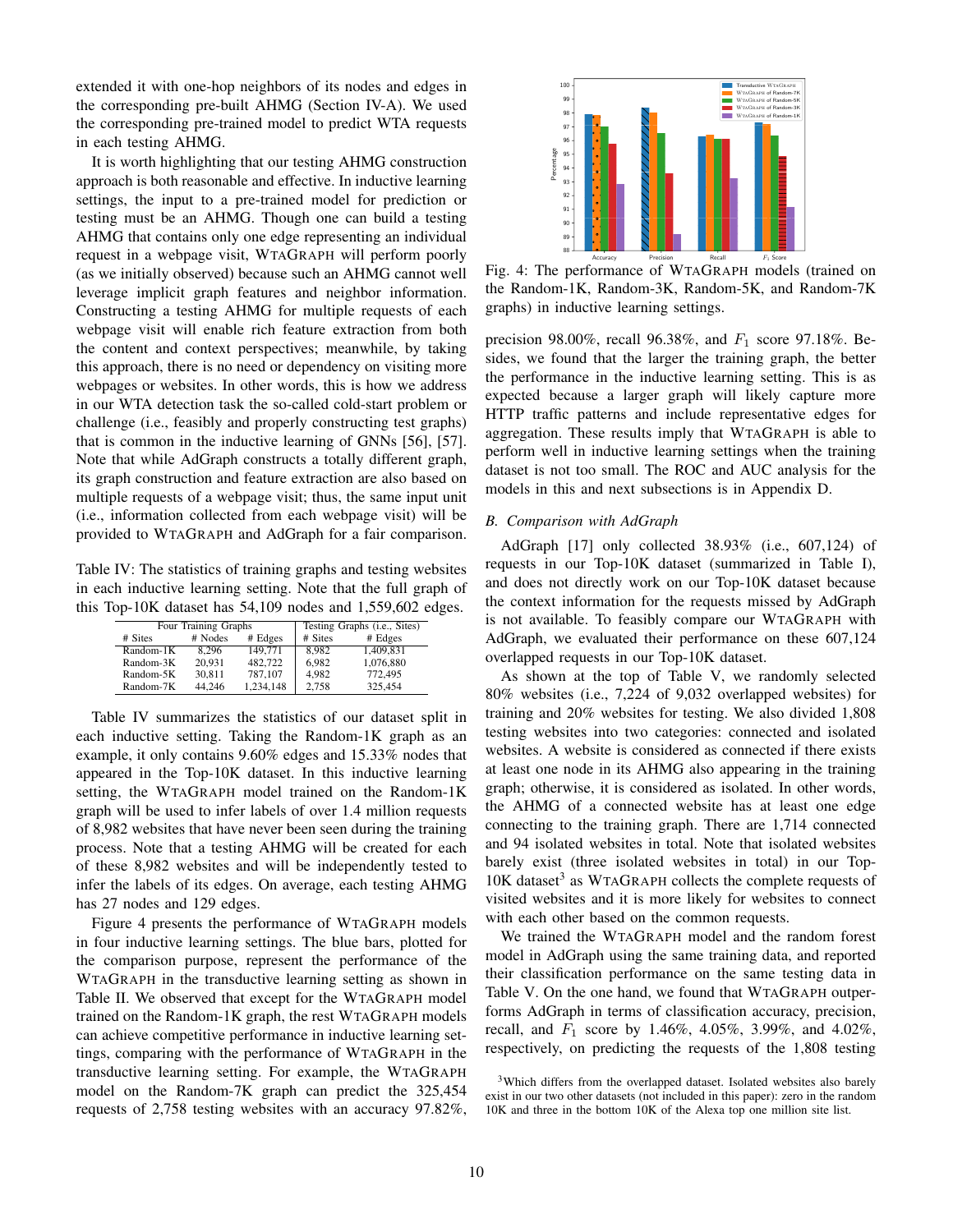Table V: The data split and performance of WTAGRAPH and AdGraph in inductive learning settings on the overlapped dataset.

| Training |      |       |        | <b>Testing</b>                     |         |                                      |        |                                    |                                      |       |                |                               |                             |       |        |       |
|----------|------|-------|--------|------------------------------------|---------|--------------------------------------|--------|------------------------------------|--------------------------------------|-------|----------------|-------------------------------|-----------------------------|-------|--------|-------|
|          |      |       |        |                                    | Overall |                                      |        | Case: Connected                    |                                      |       | Case: Isolated |                               |                             |       |        |       |
|          |      |       |        | 479,313 requests of 7,224 websites |         | $127,811$ requests of 1,808 websites |        |                                    | $125,018$ requests of 1,714 websites |       |                | 2,793 requests of 94 websites |                             |       |        |       |
| Model    | Acc. | Prec. | Recall | H <sub>1</sub>                     | Acc.    | Prec.                                | Recall | $H^{\prime}$                       | Acc.                                 | Prec. | Recall         | $H_1$                         | Acc.                        | Prec. | Recall | $F_1$ |
| AdGraph  |      |       |        | 95.71% 88.38% 89.73% 89.05%        |         |                                      |        | 94.22\% 84.57\% 83.77\% 84.17\%    |                                      |       |                | 94.20% 84.87% 83.95% 84.41%   | 95.13% 11.58% 17.46% 13.93% |       |        |       |
| WTAGRAPH |      |       |        | 97.85% 96.75% 92.20% 94.42%        |         |                                      |        | 95.68% 88.62% 87.76% <b>88.19%</b> | 95.68% 88.89% 87.92% 88.40%          |       |                | 95.81% 17.98% 26.67% 21.48%   |                             |       |        |       |

websites. It is worth mentioning that we trained a WTAGRAPH model using the complete data (instead of the overlapped data) of the same 7,224 websites and reported its accuracy 97.82%, precision 98.00%, recall 96.38%, and  $F_1$  score 97.18% right above in Section VII-A. We can see that its performance on the overlapped dataset drops by 2.14% to 9.38% on different evaluation metrics. There are two possible reasons for this performance discrepancy. First, the skewed data (i.e., the overlapped dataset) were used for training WTAGRAPH. For example, only 19% of overlapped requests in the Top-10K dataset are labeled as WTA by filter lists, while 39% of all requests are labeled as WTA (see Table I). Second, the training graph built from incomplete requests is not fully representative of the network traffic in the wild, thus the trained model cannot achieve the same performance as in the previous subsection.

On the other hand, we found that AdGraph missed the collection and correspondingly classification of a large volume of WTA requests. For example, as shown in Table I, among over 614K requests that are labeled as WTA by filter lists in our Top-10K dataset, AdGraph missed over 496K (81%) WTA requests and only collected around 19% of WTA requests.

We further randomly sampled and manually verified 200 disagreements between AdGraph and WTAGRAPH, following the same verification methodology and criteria as described in Appendix A. In more details, we first sampled 100 requests that WTAGRAPH classified as WTA but AdGraph classified as non-WTA. We found that WTAGRAPH's classifications on 62 requests are consistent with their labels from filter lists, while this number is 38 for AdGraph. After manually verifying these 100 requests, we found that among 91 requests whose labels can be determined, WTAGRAPH correctly classified 57 of them while AdGraph correctly classified 34 of them. We further sampled 100 requests that WTAGRAPH classified as non-WTA but AdGraph classified as WTA. We found that WTAGRAPH's classifications on 55 requests are consistent with their labels from filter lists, while this number is 45 for AdGraph. Similarly, after manually verifying these 100 requests, we found that among 84 requests whose labels can be determined, WTAGRAPH correctly classified 51 of them while AdGraph correctly classified 33 of them.

Furthermore, we randomly sampled and manually verified 200 agreements between AdGraph and WTAGRAPH. Specifically, among 100 requests that are classified as WTA by them, all are labeled as WTA by filter lists; we verified that 96 of them are indeed WTA requests while four requests cannot be determined. Among 100 requests that are classified as non-WTA by them, only one is labeled as WTA by filter lists; we verified that 91 of these 100 requests are indeed non-WTA, while eight requests cannot be determined. Besides, the one that is labeled as WTA by filter lists is indeed a WTA request.

In summary, we found that WTAGRAPH outperforms Ad-Graph from three aspects. First, WTAGRAPH classifies the overlapped requests more accurately than AdGraph. Second, WTAGRAPH's classifications on those sampled disagreements between AdGraph and WTAGRAPH are correct at least 60% of the time. Third, AdGraph missed the opportunity to collect and classify a large volume of WTA requests. There are two possible reasons for WTAGRAPH outperforming AdGraph. First, our WTAGRAPH model can utilize both explicit features of requests and implicit features learned from the graph for detecting WTA requests, while a traditional random forest model in AdGraph only used the explicit features of requests. Second, the AHMG built by WTAGRAPH to represent HTTP network traffic and the relationship between nodes could be more informative and helpful than the graph built by AdGraph to represent the context for an individual webpage in terms of characterizing WTA requests. Note that neither WTAGRAPH nor AdGraph performs well on the 94 isolated testing websites, likely related to the heavy skewness of the data as only 2.15% of 2,793 requests are WTA requests. For WTAGRAPH, another reason is that the edge or node representation in an isolated subgraph is purely learned from its own initial features.

# *C. Evasion Analysis*

Recall our ablation analysis results in Section VI-C imply that WTAGRAPH could be robust against evasions because it does not heavily rely on certain specific features. We now evaluate its robustness under different URL-related evasion techniques in inductive learning settings.

We consider four evasion techniques for evaluation: changing second-level domain, changing lower-level (i.e., 3rd level, 4th level, etc.) domains, expanding URL length, and replacing sensitive keywords. In changing second-level domain, we replace the second-level domain with a randomly generated string of the same length. In changing lower-level domains, we replace each of them (if any) with a randomly generated string of the same length. Because it is possible for motivated trackers to change second-level or lower-level domains to evade detection, we evaluate these two evasion techniques. In expanding URL length, we pad the URL path section at its end with a randomly generated string so that the length from the beginning to the end of the URL path section will be 200 characters. Because WTAGRAPH truncates a URL at length 200 for feature extraction, this padding will force WTAGRAPH to truncate the remaining characters (e.g., in the query string), thus allowing us to evaluate whether the truncated information would help attackers evade our WTAGRAPH. Note that padding the beginning of a URL (i.e., the domain name) is similar to the evasion of changing lower-level domains. In replacing sensitive keywords, we replace the keywords "ad"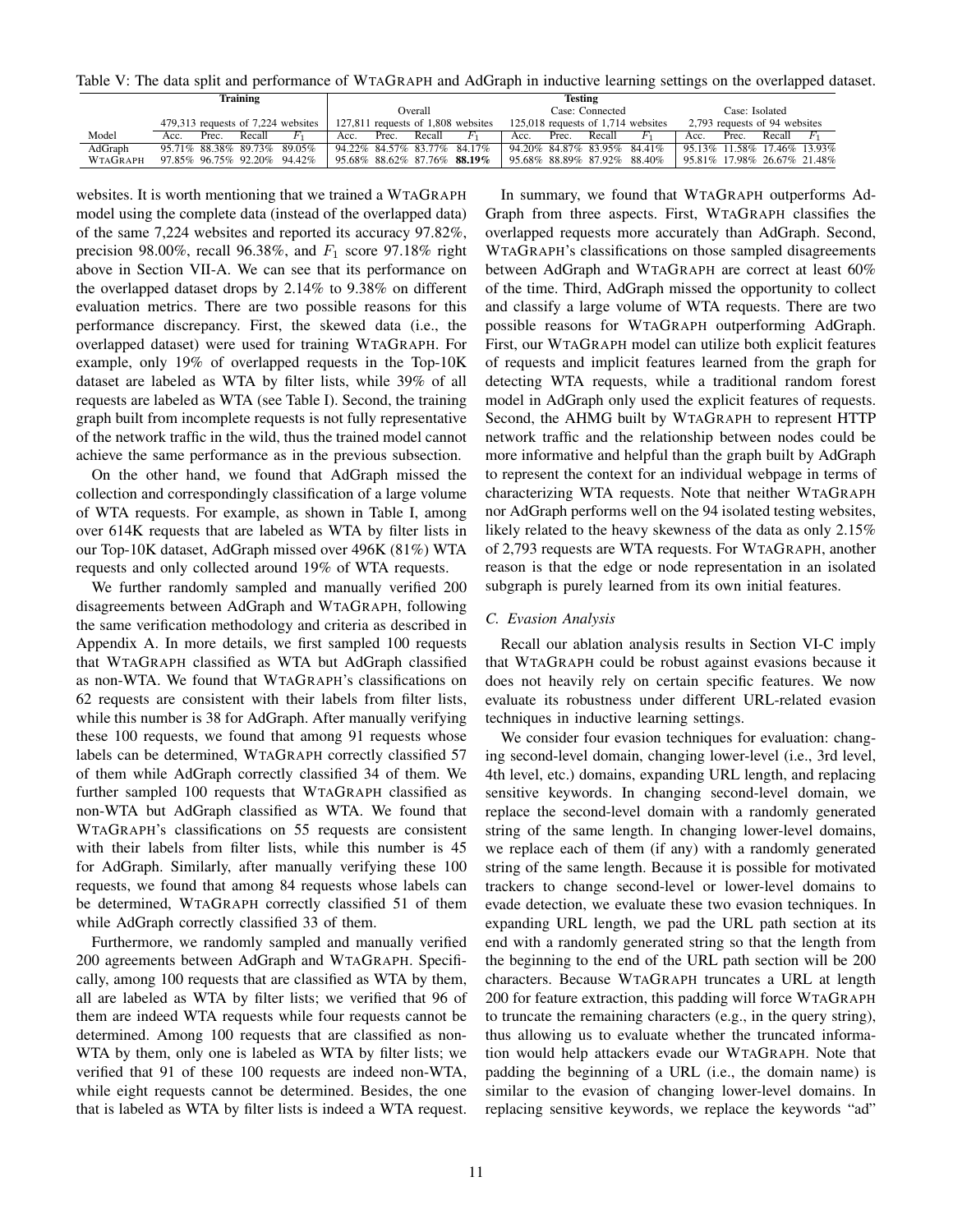and "track" in the URL with randomly generated strings of the same length. We select "ad" and "track" as keywords based on the fact that they are included in 43.36% rules of EasyList [8].

We used the WTAGRAPH model trained on the Random-7K graph (described in Section VII-A) for evasion evaluations. For each labeled WTA URL of a testing webpage, we first adopted the aforementioned evasion techniques individually to modify the URL, and extracted new features for the modified URL. We then tested WTAGRAPH to predict WTA URLs in each testing webpage. Following the same evasion procedure, we also tested AdGraph and filter lists for comparison purposes.

Table VI: The success rates of four evasion techniques targeting WTAGRAPH, AdGraph, and filter lists.

|                              | <b>Evasion Success Rate</b> |         |                     |  |  |  |
|------------------------------|-----------------------------|---------|---------------------|--|--|--|
| Evasion Technique            | <b>WTAGRAPH</b>             | AdGraph | <b>Filter Lists</b> |  |  |  |
| Changing Second-level Domain | $3.11\%$                    | 1.03%   | 57.78%              |  |  |  |
| Changing Lower-level Domains | 2.11%                       | 0.67%   | 9.13%               |  |  |  |
| Expanding URL Length         | 2.61%                       | 21.84%  | 2.45%               |  |  |  |
| Replacing Keywords           | 0.22%                       | 6.74%   | 12.54%              |  |  |  |

Table VI summarizes the success rates of four evasion techniques targeting WTAGRAPH, AdGraph [17], and filter lists. Overall, WTAGRAPH is robust against all these four evasion techniques. For example, only 0.22% and 2.61% WTA URLs successfully evaded WTAGRAPH's detection by replacing sensitive keywords and expanding URL length, respectively. Comparatively, 21.84% WTA URLs evaded AdGraph's detection by expanding URL length. Such a high evasion success rate on AdGraph is expected because URL length is reported in AdGraph as one of two content features that "provided the highest information gain" [17]. Besides, by replacing keywords, 6.74% WTA URLs evaded AdGraph's detection. This is mainly because AdGraph uses the occurrence of WTArelated keywords as one feature, while our WTAGRAPH does not explicitly extract this feature. However, we also found that WTAGRAPH is slightly less robust than AdGraph against the evasions of changing second-level and lower-level domains. This is probably because changing domains will lead to graph structure changes (e.g., adding or deleting nodes and edges), thus affecting WTAGRAPH's detection.

We also found that filter lists are the most vulnerable solution. Specifically, 57.78% WTA URLs evaded filter lists successfully by changing second-level domain. This is because a large portion of rules detect WTA requests by matching second-level domain. For example, over onethird of EasyList [8] rules match second-level domain for WTA detection. By changing second-level domain, it is easy to evade those rules such as "||ad1data.comˆ" and "||adserved.netˆ\$third-party". Besides, filter lists are also more vulnerable than WTAGRAPH and AdGraph to changing lower-level domains and replacing keywords.

#### *D. Real-time Performance*

To evaluate WTAGRAPH's performance in real-time, we implemented an extension-based WTA detection solution by leveraging the native messaging API of Google Chrome [58] which enables the communication between our browser extension and the native WTAGRAPH application. In more details, we first bundled WTAGRAPH and all its dependencies into a standalone executable that can be started by Google Chrome as a native messaging host in a separate process. We then added a messaging component to our data collection extension (introduced in Figure 2) so that it can send and receive messages to and from the WTAGRAPH executable using the native messaging API. Overall, the real-time WTA detection on a given webpage is performed in the following four steps. First, our extension collects HTTP traffic, DOM, and JavaScript API access while visiting a webpage as we introduced in Sesction IV-B. Second, it sends the collected data to the WTAGRAPH executable running (started by Google Chrome) on the local machine using the native messaging API. Third, WTAGRAPH extracts features, builds a testing AHMG from the collected data, and predicts the label of each collected request. Lastly, WTAGRAPH returns its predictions to the extension using the native messaging API.

Based on this implementation, we measured WTAGRAPH's real-time performance on Alexa Top 1K websites. We selected the WTAGRAPH model trained on the Random-5K graph (described in Section VII-A) for real-time evaluation. This model ensures that among the Top 1K websites, half of them have been seen in the Random-5K training graph (i.e., a transductive learning setting), while the other half of them have never been seen in training and can be tested in the inductive learning setting. Specifically, we measured: (1) how much overhead is introduced by WTAGRAPH comparing to a plain Google Chrome browser? (2) how long does WTAGRAPH take to complete the prediction for a webpage? and, (3) how well does WTAGRAPH predict requests?

From Feb. 23rd to Feb. 28th in 2021, we visited the homepages of the Top 1K websites 10 times using a Google Chrome browser with our WTAGRAPH integrated and a plain Google Chrome browser, respectively, for measuring the overhead. Appendix C details the hardware and software configurations for experiments in this subsection. For each visit of a homepage, we recorded the page load time by measuring the time difference between DOM's *navigationStart* and *loadEventEnd* events in each browser, and recorded the overall execution time of WTAGRAPH in our extension by measuring the time difference between sending the first message (i.e., sending the collected data) and receiving prediction results as the last message. We also saved the prediction results for analysis.

From the perspective of overhead, we found that the page load time in the plain Google Chrome browser is 5,903 ms on average, while that in the Google Chrome browser with WTA-GRAPH integrated is 6,419 ms on average. In other words, our implementation introduced a 516 ms page load overhead on average. This overhead is mainly caused by the JavaScript API instrumentation and data collection (e.g., polling JavaScript call stack for tracing API access) in our extension, and can be reduced with an improved implementation.

From the perspective of overall execution time, we found that it only takes 266 ms per webpage on average for WTA-GRAPH to complete the predictions of the requests on a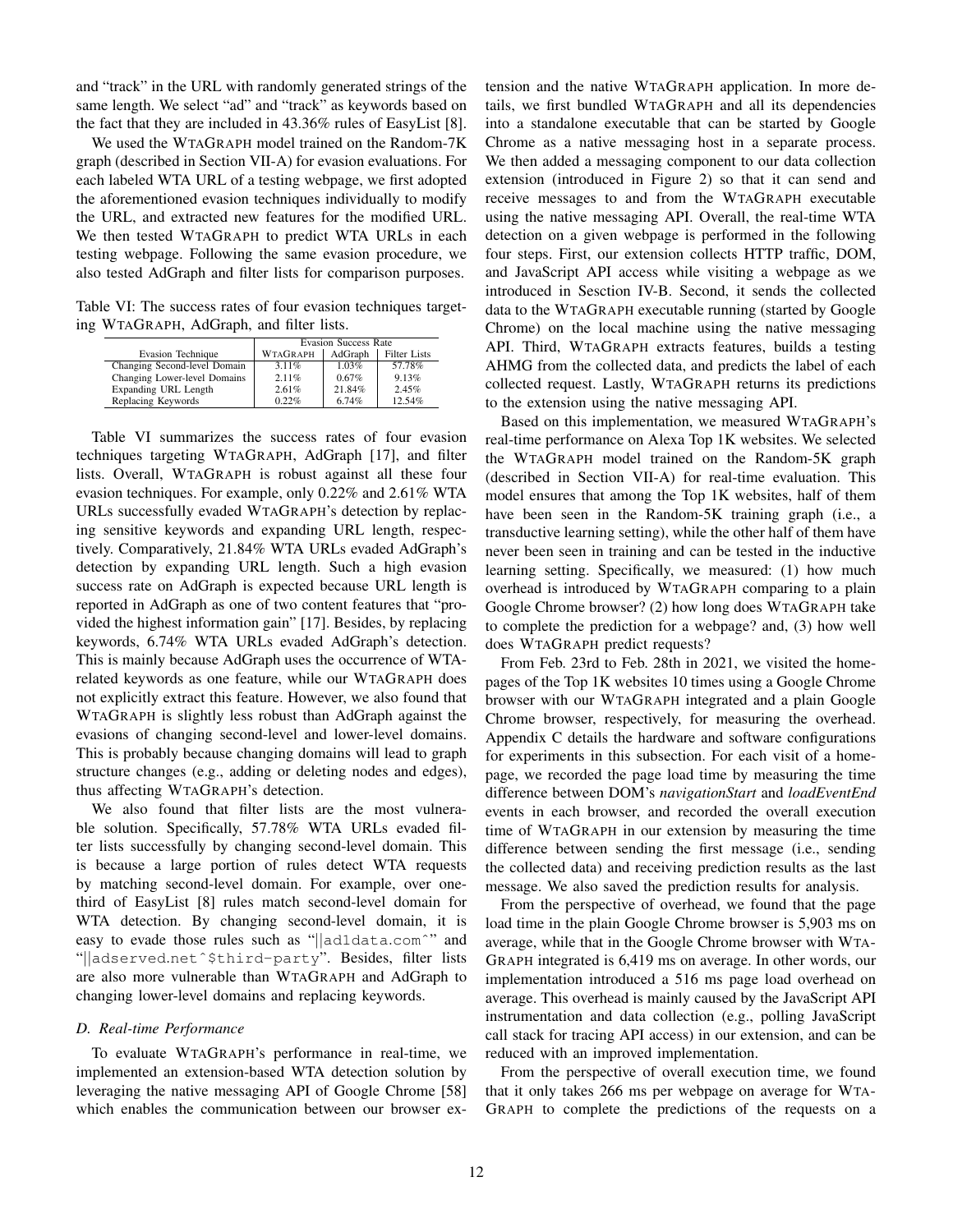webpage. The message exchange between WTAGRAPH and the extension takes 100 ms per webpage on average, and WTAGRAPH spends the rest 166 ms to extract features, build the graph, and predict the labels of all requests on a webpage.

From the perspective of prediction performance, we collected 2,002,026 requests in total from all the 10 crawls of the Top 1K homepages, and summarized WTAGRAPH's prediction performance in Table VIII of Appendix E. Overall, we found that WTAGRAPH can predict all collected requests with an accuracy 92.80%, precision 94.29%, recall 91.29%, and  $F_1$ score 92.77%. We observed a performance decrease comparing to that in Sections VI-A and VII-A. This is mainly because the WTAGRAPH model used for real-time prediction was trained based on the data collected seven months ago. However, this problem can be addressed by periodically retraining WTA-GRAPH. The real prediction performance that WTAGRAPH can achieve in inductive learning settings is what we presented in Section VII-A, and that is the prediction performance a retrained model can achieve in real-time.

In summary, WTAGRAPH can be integrated well with a browser to achieve competitive performance in real-time with a small overhead. It would have less overhead if one further improves the integration implementation.

#### VIII. DISCUSSION

Suggestions for Better Use of WTAGRAPH. As shown in Section VI-B, WTAGRAPH is able to identify new WTA requests that are missed by filter lists and non-WTA requests that are mistakenly blocked by filter lists. Therefore, WTAGRAPH can be used (e.g., in a web privacy crawler) to refine existing filter lists by augmenting new rules to detect new WTA requests and improving existing rules to make fewer mistakes. Besides an extension-based deployment (as we evaluated in Section VII-D), WTAGRAPH can also be potentially deployed as a browser component to support the built-in WTA detection of a browser, which is similar to PageGraph [23] in the Brave browser. However, since a testing AHMG needs to be constructed for multiple requests of each webpage visit to achieve good detection performance, it is not wise to immediately block the requests in a current webpage visit. Instead, the detection results can be used to block the same requests in the follow-up webpage visits. Overall, it is better to use WTAGRAPH in a crawler for refining filter lists. Limitations and Potential Future Work. Though the evaluation results in Section VI and Section VII have shown that WTAGRAPH is effective in WTA detection, we acknowledge that it has several limitations. For example, it has a false negative rate and false positive rate on the Top-10K dataset at 3.75% and 1.03%, respectively; it has a relatively low accuracy in detecting WTA requests sent to CDN servers (Appendix A). In addition, similar to that in AdGraph [17], we used the outputs from the filter lists as the ground truth labels in the training process, but filter lists themselves will produce false results as shown in our analysis and in [17]; better ground truth labels (e.g., verified by privacy researchers or engineers) could be helpful to WTAGRAPH, AdGraph, and related work.

To address WTAGRAPH's limitations and further improve its performance, we identified the following potential future work. First, new features for both nodes and edges might help reduce misclassifications of WTAGRAPH. For example, certain DOM features (e.g., tag attributes and JavaScript existence) could help WTAGRAPH correctly detect more sub\_frame WTA requests. One can design more features specific to each type of requests to better characterize WTA requests. Second, a fine-grained aggregation strategy could help improve WTAGRAPH's performance on detecting WTA requests sent to CDN servers. For example, by only aggregating neighbor edges with the same request type, WTAGRAPH might be able to learn more relevant features from neighbors. Third, finetuning our WTA-GNN model could help improve its performance. For example, sub-sampling and negative-sampling techniques could be applied in the training process to potentially reduce the false positives and negatives. Fourth, some techniques from advanced or alternative GNN models (e.g., the attention mechanism from GAT [20] and the local neighborhood sampling method from GraphSage [19]) could be explored to help improve WTAGRAPH's performance. Meanwhile, while existing knowledge graph (KG) based formulation and learning algorithms (such as [59]–[61]) are not easily applicable to our WTA detection problem due to the multigraph definition and edge representation differences, some KG-based techniques may be helpful for future exploration.

In addition, manually-curated filter lists perform poorly for detecting WTA requests on non-English websites [62] because they usually target English websites. Hence, an evaluation of WTAGRAPH on non-English websites may provide information regarding if WTAGRAPH could help address this problem.

# IX. CONCLUSION

In this paper, we proposed WTAGRAPH, a web tracking and advertising detection framework based on Graph Neural Networks. We first formulated WTA detection as a task of edge representation learning and classification in AHMG. We then designed and implemented four components in WTA-GRAPH (code available at [63]) so that it can perform edge representation learning and WTA detection. The evaluation results showed that WTAGRAPH can effectively detect WTA requests in both transductive and inductive learning settings. For example, it detects WTA requests with 97.90% accuracy, 98.38% precision, 96.25% recall, and 97.30%  $F_1$  score on the Top-10K websites in the transductive learning setting; it detects WTA requests with 97.82% accuracy, 98.00% precision, 96.38% recall, and 97.18%  $F_1$  score in the inductive learning setting. Manual verification results indicated that WTAGRAPH can detect new WTA requests that are missed by filter lists and recognize non-WTA requests that are mistakenly labeled by filter lists. Our ablation analysis, evasion evaluation, and realtime evaluation show that WTAGRAPH can have a competitive performance with flexible deployment options in practice.

#### ACKNOWLEDGMENTS

We thank reviewers and shepherds for valuable suggestions. This research was supported by the NSF grant OIA-1936968.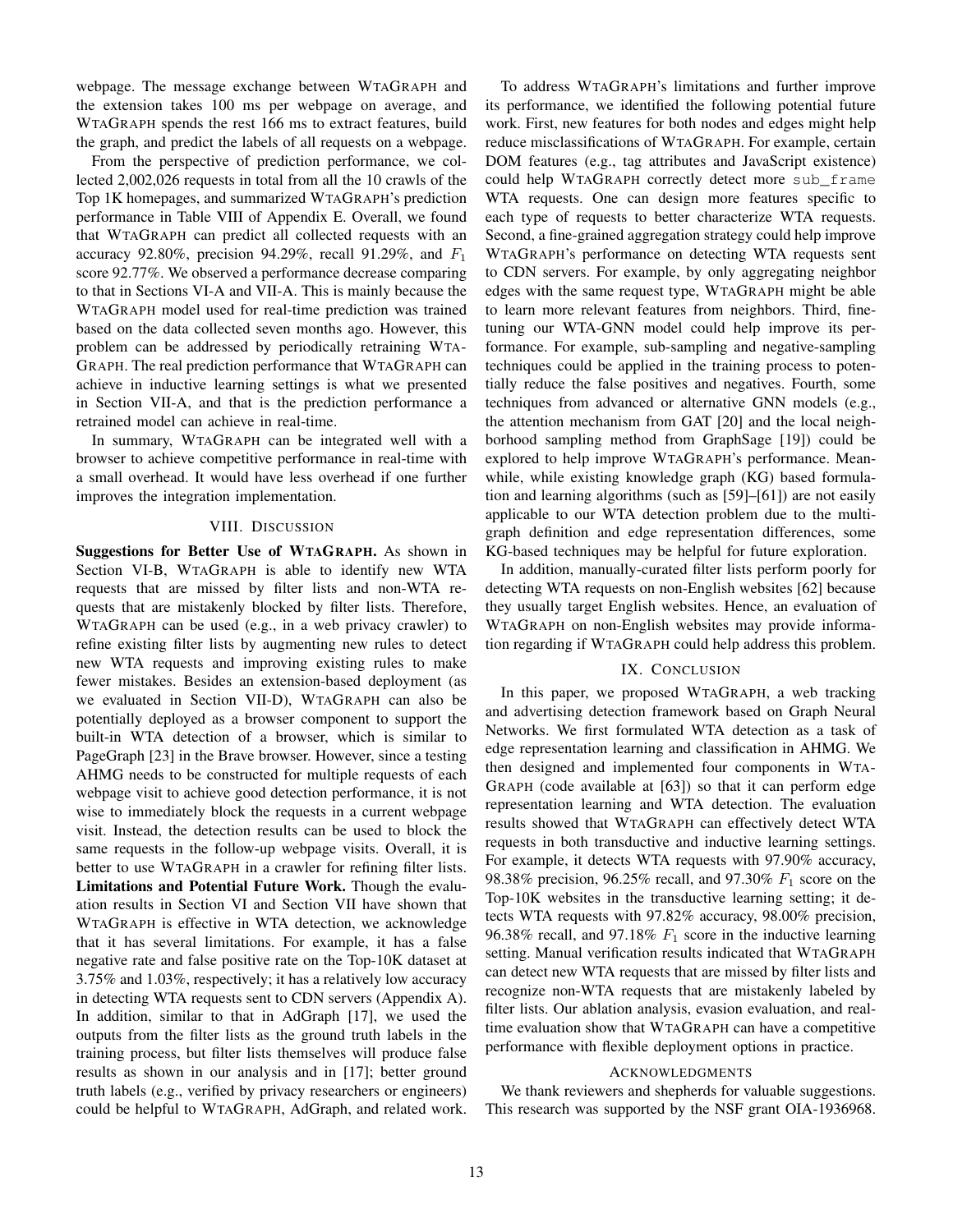#### **REFERENCES**

- [1] S. Englehardt and A. Narayanan, "Online tracking: A 1-million-site measurement and analysis," in *Proc. of the ACM SIGSAC conference on computer and communications security*, 2016.
- [2] A. Lerner, A. K. Simpson, T. Kohno, and F. Roesner, "Internet jones and the raiders of the lost trackers: An archaeological study of web tracking from 1996 to 2016," in *Proc. of the USENIX Security Symposium*, 2016.
- [3] V. Toubiana, A. Narayanan, D. Boneh, H. Nissenbaum, and S. Barocas, "Adnostic: Privacy preserving targeted advertising," in *Proc. of the Network and Distributed System Security Symposium (NDSS)*, 2010.
- [4] J. R. Mayer and J. C. Mitchell, "Third-Party Web Tracking: Policy and Technology," in *Proc. of the IEEE Symposium on Security and Privacy*, 2012.
- [5] Z. Yang and C. Yue, "A comparative measurement study of web tracking on mobile and desktop environments," in *Proc. of the Privacy Enhancing Technologies Symposium (PETS)*, 2020.
- [6] "Adblock Plus," 2021. https://adblockplus.org/.
- [7] "uBlock Origin," 2021. https://github.com/gorhill/uBlock.
- [8] "EasyList," 2021. https://easylist.to/easylist/easylist.txt.
- [9] "EasyPrivacy," 2021. https://easylist.to/easylist/easyprivacy.txt.
- [10] P. Snyder, A. Vastel, and B. Livshits, "Who filters the filters: Understanding the growth, usefulness and efficiency of crowdsourced ad blocking." in *Proc. of the ACM on Measurement and Analysis of Computing Systems*, 2020.
- [11] M. Alrizah, S. Zhu, X. Xing, and G. Wang, "Errors, misunderstandings, and attacks: Analyzing the crowdsourcing process of ad-blocking systems," in *Proc. of the Internet Measurement Conference*, 2019.
- [12] D. Gugelmann, M. Happe, B. Ager, and V. Lenders, "An automated approach for complementing ad blockers' blacklists," in *Proc. of the Privacy Enhancing Technologies Symposium (PETS)*, 2015.
- [13] A. Shuba, A. Markopoulou, and Z. Shafiq, "Nomoads: Effective and efficient cross-app mobile ad-blocking," in *Proc. of the Privacy Enhancing Technologies Symposium (PETS)*, 2018.
- [14] M. Ikram, H. J. Asghar, M. A. Kaafar, A. Mahanti, and B. Krishnamurthy, "Towards seamless tracking-free web: Improved detection of trackers via one-class learning," in *Proc. of the Privacy Enhancing Technologies Symposium (PETS)*, 2017.
- [15] Q. Wu, Q. Liu, Y. Zhang, P. Liu, and G. Wen, "A machine learning approach for detecting third-party trackers on the web," in *Proc. of the European Symposium on Research in Computer Security*, 2016.
- [16] A. J. Kaizer and M. Gupta, "Towards automatic identification of javascript-oriented machine-based tracking," in *Proc. of the ACM on International Workshop on Security And Privacy Analytics*, 2016.
- [17] U. Iqbal, P. Snyder, S. Zhu, B. Livshits, Z. Qian, and Z. Shafiq, "Adgraph: A graph-based approach to ad and tracker blocking," in *Proc. of the IEEE Symposium on Security and Privacy*, 2020.
- [18] T. N. Kipf and M. Welling, "Semi-supervised classification with graph convolutional networks," in *Proc. of the International Conference on Learning Representations*, 2017.
- [19] W. Hamilton, Z. Ying, and J. Leskovec, "Inductive representation learning on large graphs," in *Proc. of the Advances in Neural Information Processing Systems*, 2017.
- [20] P. Veličković, G. Cucurull, A. Casanova, A. Romero, P. Liò, and Y. Bengio, "Graph Attention Networks," in *Proc. of the International Conference on Learning Representations*, 2018.
- [21] K. Xu, W. Hu, J. Leskovec, and S. Jegelka, "How powerful are graph neural networks?," in *Proc. of the International Conference on Learning Representations*, 2018.
- [22] S. Bhagavatula, C. Dunn, C. Kanich, M. Gupta, and B. Ziebart, "Leveraging machine learning to improve unwanted resource filtering," in *Proc. of the Artificial Intelligent and Security Workshop*, 2014.
- [23] "PageGraph in Brave Browser," 2021. https://github.com/brave/bravebrowser/wiki/PageGraph.
- [24] J. Gilmer, S. S. Schoenholz, P. F. Riley, O. Vinyals, and G. E. Dahl, "Neural message passing for quantum chemistry," in *Proc. of the International Conference on Machine Learning*, 2017.
- [25] W.-L. Chiang, X. Liu, S. Si, Y. Li, S. Bengio, and C.-J. Hsieh, "Cluster-gcn: An efficient algorithm for training deep and large graph convolutional networks," in *Proc. of the ACM International Conference on Knowledge Discovery & Data Mining*, 2019.
- [26] Y. LeCun, Y. Bengio, et al., "Convolutional networks for images, speech, and time series," *The handbook of brain theory and neural networks*, 1995.
- [27] L. Landrieu and M. Simonovsky, "Large-scale point cloud semantic segmentation with superpoint graphs," in *Proc. of the IEEE Conference on Computer Vision and Pattern Recognition*, 2018.
- [28] Y. Wang, Y. Sun, Z. Liu, S. E. Sarma, M. M. Bronstein, and J. M. Solomon, "Dynamic graph cnn for learning on point clouds," ACM *Transactions On Graphics*, 2019.
- [29] S. Yan, Y. Xiong, and D. Lin, "Spatial temporal graph convolutional networks for skeleton-based action recognition," in *Proc. of the AAAI conference on artificial intelligence*, 2018.
- [30] H. Wang, T. Xu, Q. Liu, D. Lian, E. Chen, D. Du, H. Wu, and W. Su, "Mcne: An end-to-end framework for learning multiple conditional network representations of social network," in *Proc. of the ACM International Conference on Knowledge Discovery & Data Mining*, 2019.
- [31] W. Fan, Y. Ma, O. Li, Y. He, E. Zhao, J. Tang, and D. Yin, "Graph neural networks for social recommendation," in *Proc. of the World Wide Web Conference*, 2019.
- [32] T. Bian, X. Xiao, T. Xu, P. Zhao, W. Huang, Y. Rong, and J. Huang, "Rumor detection on social media with bi-directional graph convolutional networks," in *Proc. of the AAAI Conference on Artificial Intelligence*, 2020.
- [33] D. K. Duvenaud, D. Maclaurin, J. Iparraguirre, R. Bombarell, T. Hirzel, A. Aspuru-Guzik, and R. P. Adams, "Convolutional networks on graphs for learning molecular fingerprints," in *Proc. of the Advances in Neural Information Processing Systems*, 2015.
- [34] Z. Xiong, D. Wang, X. Liu, F. Zhong, X. Wan, X. Li, Z. Li, X. Luo, K. Chen, H. Jiang, *et al.*, "Pushing the boundaries of molecular representation for drug discovery with the graph attention mechanism," *Journal of Medicinal Chemistry*, 2019.
- [35] "Fully Qualified Domain Name," 2021. https://en.wikipedia.org/wiki/ Fully qualified domain name.
- [36] Z. Li, K. Zhang, Y. Xie, F. Yu, and X. Wang, "Knowing your enemy: understanding and detecting malicious web advertising," in *Proc. of the ACM conference on Computer and communications security*, 2012.
- [37] B. Li, P. Vadrevu, K. H. Lee, R. Perdisci, J. Liu, B. Rahbarinia, K. Li, and M. Antonakakis, "Jsgraph: Enabling reconstruction of web attacks via efficient tracking of live in-browser javascript executions.," in *Proc. of the Network and Distributed System Security Symposium (NDSS)*, 2018.
- [38] J. Jueckstock and A. Kapravelos, "Visiblev8: In-browser monitoring of javascript in the wild," in *Proc. of the Internet Measurement Conference*, 2019.
- [39] "Selenium Web Driver," 2021. http://www.seleniumhq.org/.
- [40] R. Jozefowicz, O. Vinyals, M. Schuster, N. Shazeer, and Y. Wu, "Exploring the limits of language modeling," *arXiv preprint arXiv:1602.02410*, 2016.
- [41] C. Chelba, T. Mikolov, M. Schuster, Q. Ge, T. Brants, P. Koehn, and T. Robinson, "One billion word benchmark for measuring progress in statistical language modeling," in *Proc. of the Annual Conference of the International Speech Communication Association*, 2014.
- [42] P. Laperdrix, W. Rudametkin, and B. Baudry, "Beauty and the beast: Diverting modern web browsers to build unique browser fingerprints," in *Proc. of the IEEE Symposium on Security and Privacy*, 2016.
- [43] "chrome.webRequest API," 2021. https://developer.chrome.com/docs/ extensions/reference/webRequest/.
- [44] A. Grover and J. Leskovec, "node2vec: Scalable feature learning for networks," in *Proc. of the ACM International Conference on Knowledge Discovery & Data Mining*, 2016.
- [45] C. Zhang, D. Song, C. Huang, A. Swami, and N. V. Chawla, "Heterogeneous graph neural network," in *Proc. of the ACM International Conference on Knowledge Discovery & Data Mining*, 2019.
- [46] "Deep Graph Library," 2021. https://github.com/dmlc/dgl.
- [47] "Instrumented Chromium Broswer in AdGraph," 2021. https:// github.com/uiowa-irl/AdGraph.
- [48] "Anti-Adblock Killer ," 2021. https://github.com/reek/anti-adblockkiller.
- [49] "Warning Removal List," 2021. https://easylistdownloads.adblockplus.org/antiadblockfilters.txt.
- [50] "Blockzilla," 2021. https://zpacman.github.io/Blockzilla/.
- [51] "Peter Lowes's List," 2021. https://pgl.yoyo.org/adservers/.
- [52] "Fanboy Annoyances List," 2021. https://easylistdownloads.adblockplus.org/fanboy-annoyance.txt.
- [53] "Request Types Defined in Chrome," 2021. https: //developer.chrome.com/extensions/webRequest#type-ResourceType.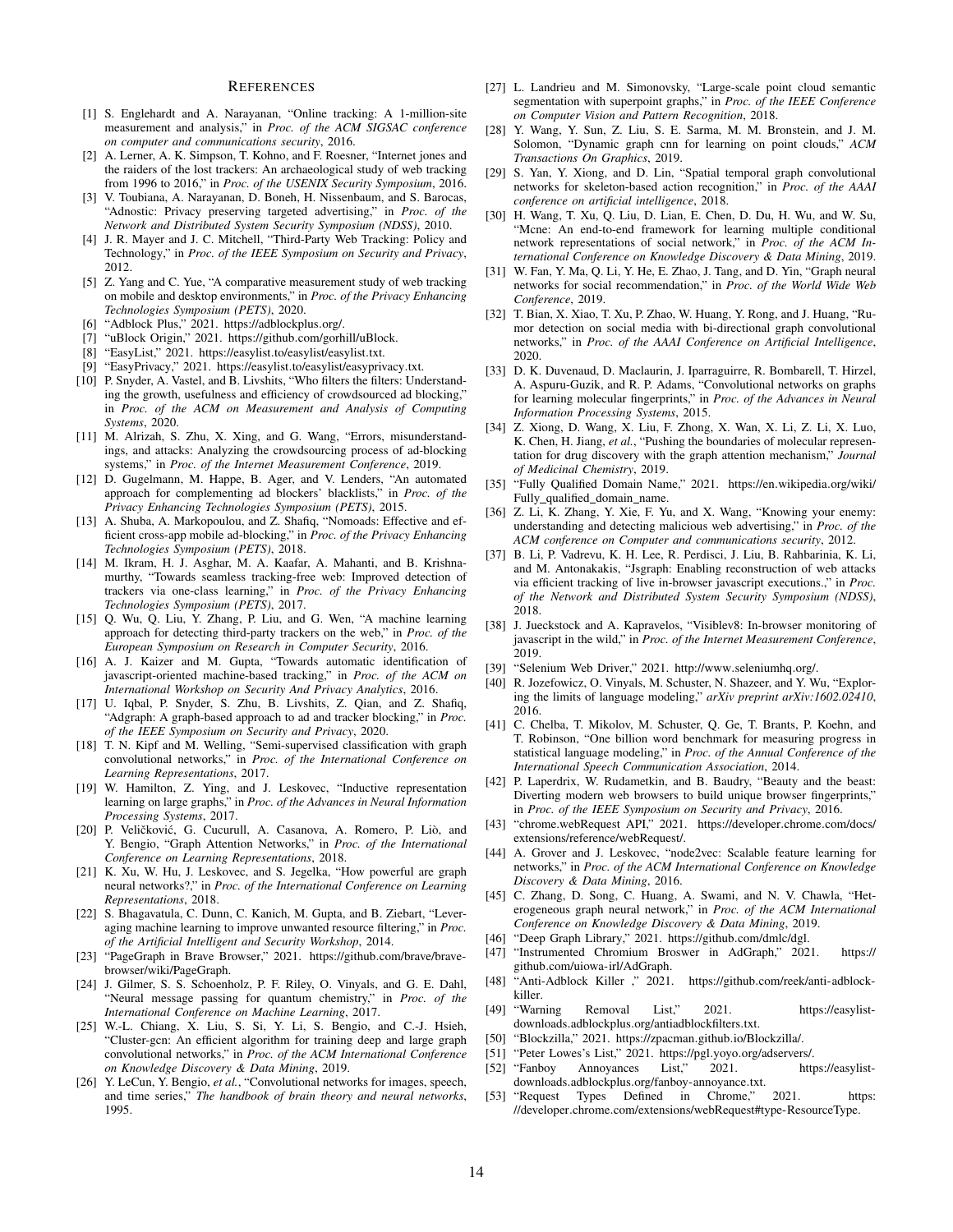- [54] "Ad Network Uses DGA Algorithm to Bypass Ad Blockers and Deploy In-Browser Miners," 2021. https://www.bleepingcomputer.com/news/ security/ad-network-uses-dga-algorithm-to-bypass-ad-blockers-anddeploy-in-browser-miners/.
- [55] H. Le, F. Fallace, and P. Barlet-Ros, "Towards accurate detection of obfuscated web tracking," in *Proc. of the IEEE International Workshop on Measurement and Networking*, 2017.
- [56] S. Liu, I. Ounis, C. Macdonald, and Z. Meng, "A heterogeneous graph neural model for cold-start recommendation," in *Proc. of the ACM SIGIR Conference on Research and Development in Information Retrieval*, 2020.
- [57] B. Hao, J. Zhang, H. Yin, C. Li, and H. Chen, "Pre-training graph neural networks for cold-start users and items representation," in *Proc. of the ACM International Conference on Web Search and Data Mining*, 2021.
- [58] "Native Messaging," 2021. https://developer.chrome.com/docs/apps/ nativeMessaging/.
- [59] A. Bordes, N. Usunier, A. Garcia-Duran, J. Weston, and O. Yakhnenko, "Translating embeddings for modeling multi-relational data," *Proc. of the Advances in Neural Information Processing Systems*, 2013.
- [60] Z. Wang, J. Zhang, J. Feng, and Z. Chen, "Knowledge graph embedding by translating on hyperplanes," in *Proc. of the AAAI Conference on Artificial Intelligence*, 2014.
- [61] Y. Lin, Z. Liu, M. Sun, Y. Liu, and X. Zhu, "Learning entity and relation embeddings for knowledge graph completion," in *Proc. of the AAAI conference on artificial intelligence*, 2015.
- [62] A. Sjösten, P. Snyder, A. Pastor, P. Papadopoulos, and B. Livshits, "Filter list generation for underserved regions," in *Proc. of The Web Conference*, 2020.
- [63] "WtaGraph source code and dataset," 2021. https://github.com/jun521ju/ IEEE\_SP\_2022\_WtaGraph.
- [64] "DNS Prefetching in Chromium," 2021. https://www.chromium.org/ developers/design-documents/dns-prefetching.

#### APPENDIX

#### *A. Manual Verification*

Procedure and Criteria. To get a better understanding of the disagreements between WTAGRAPH and filter lists on the Top-10K dataset in the transductive learning setting (Section VI-A), we followed the criteria presented in [17] to manually verify a sampled set of false positives (i.e., WTAGRAPH classified them as WTA but filter lists labeled them as non-WTA) and false negatives (i.e., WTAGRAPH classified them as non-WTA but filter lists labeled them as WTA). In more details, we first randomly sampled 100 false positives and 100 false negatives of each request type in Table III. If there are less than 100 false positives or false negatives of a request type, we selected all available ones. Then, we manually verified these sampled requests and assigned each of them to one of four labels: (1) WTA, i.e., the request is confirmed to be related to tracking and/or advertising, (2) non-WTA, i.e., the request is confirmed to be not related to tracking or advertising, (3) mixed, i.e., the request (only used for script resources as in [17]) can be both WTA and non-WTA related, (4) undecidable, i.e., the request's label cannot be determined during the manual verification. Similarly, to verify and confirm the agreements (i.e., true positives and true negatives) between WTAGRAPH and filter lists, we conducted another set of manual verifications by following the same sampling procedure and labeling criteria.

In more details, the criteria for determining the label of a request during our manual verification are as follows. As in [17], an image request will be labeled as WTA if the image is a tracking pixel (e.g., 1∗1 sized image) or the image has content related to advertising (e.g., having keywords such as sponsored and price); a script request will be labeled as WTA if the JavaScript code is used for device fingerprinting, cookie or beacon transmission, ad-related DOM modification, or WTA service communication. We further propose the following criteria for the rest request types that were not sampled in [17]. An xmlhttprequest, ping, font, stylesheet, or csp\_report request will be labeled as WTA if its request body or header carries obvious identifier data (such as user ID and device ID in a cookie or query section). A sub\_frame, main\_frame, or media request will be labeled as WTA if it has content related to advertising (e.g., an advertisement image or video). In addition, a sub\_frame or main\_frame request will also be labeled as WTA if the requested frame embeds with WTA-related JavaScript. An other request is usually of one of the above request types; hence it will be labeled by applying the same criteria of the aforementioned request types. For each specific request, it will be labeled as non-WTA if none of the above criteria of its request type applies to it, or will be labeled as undecidable if it cannot be determined during manual verification (e.g., the requested resource is not available at the time of verification). Note that a script request could also be labeled as mixed if its JavaScript code serves for both website functional and WTA purposes [17].

Verification on Disagreements. Following the above criteria, in total we randomly sampled and manually verified 846 false positives (accounting for 8.67% of all cases) and 941 false negatives (accounting for 4.09% of all cases). Table VII(a) details our manual verification results of these sampled disagreements between WTAGRAPH and filter lists of each request type. Overall, WTAGRAPH's classification is indeed correct for 60.36% and 37.83% of the sampled false negatives and false positives, respectively. This result implies that the actual performance of WTAGRAPH could be higher than what was reported in Table III (Section VI-A).

Among 846 sampled false positives, we found that WTA-GRAPH is able to identify WTA requests that are missed by filter lists for types of image, script, xmlhttprequest, sub\_frame, ping, and media. For example, among the 100 ping and 100 media requests that are labeled as non-WTA by filter lists, 69 and 64 of them are verified as WTArelated requests, respectively.

Meanwhile, we found that there are 444 requests that are verified as non-WTA but classified incorrectly as WTA by WTAGRAPH. There are two potential reasons for WTA-GRAPH's misclassification. First, WTAGRAPH's neighborhood aggregation in the learning process might not be sufficiently fine-grained. For example, many of those requests (such as stylesheet, font, and script requests) were sent to CDN servers, which could host both WTA and non-WTA resources; as a consequence, nodes that represent CDN domains in the AHMG would have both WTA and non-WTA edges, and hence resulting in the ambiguous or misleading aggregation from neighbor edges. Second, WTAGRAPH was likely misled by some URL characteristics. For example, many xmlhttprequest requests carried multiple parameters in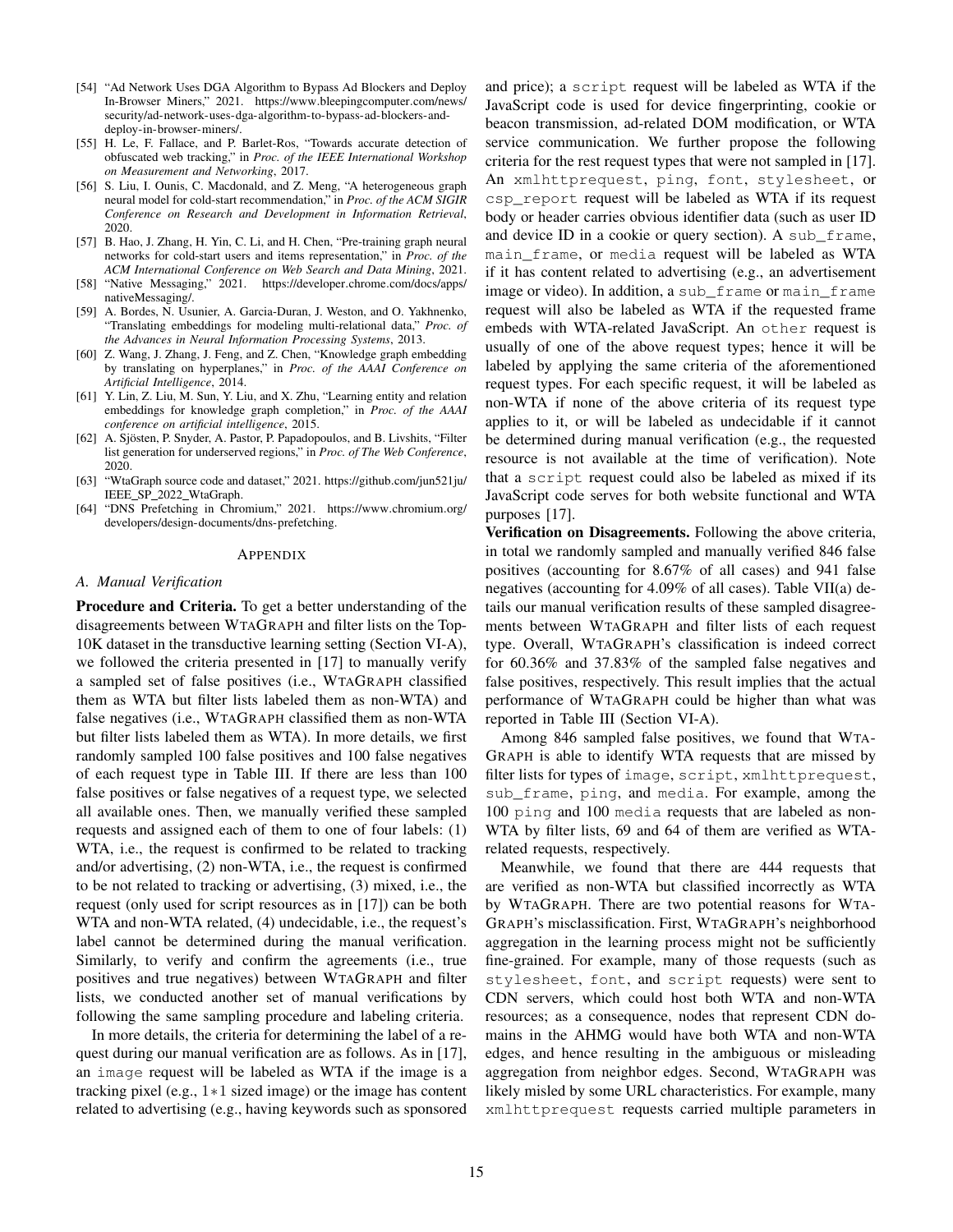Table VII: Manual verification results of sampled disagreements and agreements between WTAGRAPH and filter lists. (a) Verification results of sampled disagreements (i.e., false positives and false negatives).

| Request Type   |           |              | <b>False Positives</b> |                          |                 | <b>False Negatives</b> |            |          |       |             |  |
|----------------|-----------|--------------|------------------------|--------------------------|-----------------|------------------------|------------|----------|-------|-------------|--|
|                | # Samples | <b>WTA</b>   | Non-WTA                | Mixed                    | Undecidable     | # Samples              | <b>WTA</b> | Non-WTA  | Mixed | Undecidable |  |
| image          | 100       | 52           | 37                     |                          | 11              | 100                    | 31         | 53       |       | 16          |  |
| script         | 100       | 41           | 48                     | 4                        |                 | 100                    | 47         | 41       | 3     | 9           |  |
| xmlhttprequest | 100       | 37           | 49                     | $\sim$                   | 14              | 100                    | 57         | 29       | -     | 14          |  |
| other          | 50        | 10           | 36                     | $\overline{\phantom{a}}$ | 4               | 100                    |            | 91       | -     |             |  |
| stylesheet     | 100       | $\Omega$     | 94                     | $\overline{\phantom{a}}$ | 6               | 100                    | $\Omega$   | 94       | -     | h           |  |
| sub frame      | 100       | 44           | 46                     | $\overline{\phantom{0}}$ | 10              | 100                    | 65         | 32       | -     |             |  |
| font           | 28        | $\Omega$     | 26                     | $\overline{\phantom{a}}$ | $\mathfrak{D}$  | 100                    | $\Omega$   | 100      | -     |             |  |
| main frame     | 69        | $\mathbf{3}$ | 62                     | $\overline{\phantom{a}}$ | 4               | 100                    | $\Omega$   | 100      | -     |             |  |
| ping           | 100       | 69           | 12                     | $\overline{\phantom{a}}$ | 19              | 100                    | 84         | 8        | -     |             |  |
| media          | 92        | 64           | 27                     | $\overline{\phantom{a}}$ |                 | 32                     | 19         | 11       | -     |             |  |
| csp_report     |           | $\Omega$     |                        | $\overline{\phantom{0}}$ | 0               | 9                      | $\Omega$   | 9        | -     |             |  |
| object         |           | $\Omega$     | $\Omega$               | $\overline{\phantom{a}}$ | 0               | $\Omega$               | $\Omega$   | $\Omega$ | -     |             |  |
| Total          | 846       | 320          | 444                    | 4                        | $\overline{78}$ | 941                    | 310        | 568      | 3     | 60          |  |

(b) Verification results of sampled agreements (i.e., true positives and true negatives).

|                |           |            | <b>True Positives</b> |                          |                 | True Negatives |            |         |                          |             |  |
|----------------|-----------|------------|-----------------------|--------------------------|-----------------|----------------|------------|---------|--------------------------|-------------|--|
| Request Type   | # Samples | <b>WTA</b> | Non-WTA               | Mixed                    | Undecidable     | # Samples      | <b>WTA</b> | Non-WTA | Mixed                    | Undecidable |  |
| image          | 100       | 96         |                       |                          |                 | 100            |            | 97      |                          |             |  |
| script         | 100       | 98         | 0                     | 0                        |                 | 100            | $\Omega$   | 90      | $\mathbf{0}$             | 10          |  |
| xmlhttprequest | 100       | 92         | $\Omega$              | $\overline{\phantom{0}}$ | 8               | 100            | 4          | 88      | -                        | 8           |  |
| other          | 100       | 100        | $\Omega$              | $\overline{\phantom{a}}$ |                 | 100            | $\Omega$   | 96      | $\overline{\phantom{a}}$ | 4           |  |
| stylesheet     | 100       | 100        | $\Omega$              | $\overline{\phantom{0}}$ |                 | 100            | $\Omega$   | 93      | -                        |             |  |
| sub_frame      | 100       | 99         |                       | $\overline{\phantom{a}}$ |                 | 100            | 5          | 94      | $\overline{\phantom{a}}$ |             |  |
| font           | 100       | 100        | $\Omega$              | $\overline{\phantom{a}}$ | $\Omega$        | 100            | $\Omega$   | 100     | -                        | 0           |  |
| main frame     | 61        | 14         | 37                    | $\overline{\phantom{a}}$ | 10              | 100            | $\Omega$   | 100     | $\overline{\phantom{a}}$ | $\Omega$    |  |
| ping           | 100       | 99         | $\Omega$              | $\overline{\phantom{a}}$ |                 | 100            | 31         | 65      | -                        |             |  |
| media          | 100       | 93         | $\Omega$              | $\overline{\phantom{a}}$ |                 | 100            | $\Omega$   | 94      | $\overline{\phantom{a}}$ | 6           |  |
| csp_report     | 79        |            | 31                    | $\overline{\phantom{a}}$ | 41              | 100            | $\Omega$   | 100     | $\overline{\phantom{0}}$ | $\Omega$    |  |
| object         | $\Omega$  | $\Omega$   | $\Omega$              | $\qquad \qquad$          | $\Omega$        | 39             | $\Omega$   | 39      |                          | $\Omega$    |  |
| Total          | 1.040     | 898        | 69                    |                          | $\overline{73}$ | $\sqrt{139}$   | 41         | 1.056   | $\Omega$                 | 42          |  |

the URL query string for measuring website performance; such a URL characteristic is similar to that of WTA-related xmlhttprequest requests which usually carry lots of WTA-related data in the URL query string.

We further sampled 55 (five from each type) out of these 444 requests to evaluate the impact of blocking them. Specifically, for each webpage that issued a sampled request, we visited it five times under two conditions (i.e., with and without the sampled request being blocked). We found that blocking the 55 requests leads to (1) no perceptible difference on 46 webpages, (2) a blank element (e.g., a missing image of a  $div$ ) on five webpages, and (3) complete breakage on four webpages. For example, blocking https://scout.salesloft.com/ i on newrelic.com does not incur any perceptible difference; blocking https://www.google.com/ maps/embed?pb=!... on mobinsb.com results in the missing of an embedded Google Map widget on the webpage; blocking https://www.zergnet.com/ajax/ load\_results... on zergnet.com breaks the webpage. The blank elements on five webpages are due to the blocking of two image requests, one xmlhttprequest request, one sub\_frame request, and one media request. The breakage on four webpages is due to the blocking of three main\_frame requests and one xmlhttprequest request.

Among 941 sampled false negatives, we verified that WTA-GRAPH's classification is correct over 90% of the time for stylesheet, main\_frame, other, and font requests. That is, filter lists mistakenly labeled those requests as WTA. We looked into why filter lists would make such mistakes, and found that some coarse-grained rules in filter lists would

aggressively or mistakenly block some resources. For example, Peter Lowes's List [51] aggressively blocks any request to *criteo.com*. As a consequence, when one visits *criteo.com* as a first-party website, all requests to *criteo.com*, including the main frame request, will be blocked by this filter list. We also observed that among the sampled xmlhttprequest, ping, and sub\_frame requests, WTAGRAPH tends to mistakenly classify verified WTA requests as non-WTA. Our investigation results indicate that WTAGRAPH missed the opportunity to utilize some important though covert features for classification. For example, while many sub\_frame resources embed with WTA JavaScript code, the current version of WTAGRAPH did not use JavaScript code features for the corresponding sub\_frame request classification.

Verification on Agreements. Table VII(b) details manual verification results of sampled 1,040 true positives and 1,139 true negatives, which are the agreements between WTAGRAPH and filter lists. Overall, the majority (93.23%) of agreements between them are verified as correct.

Among 1,040 sampled true positives, we verified that 86.35% (i.e., 898) of these agreements between WTAGRAPH and filter lists are correct as they are indeed WTA requests. Specifically, on the top five dominant request types (i.e., image, script, xmlhttprequest, other, and stylesheet), WTAGRAPH's classifications are completely correct and consistent with filter lists. However, we observed that the agreements on 37 main\_frame, 31 csp\_report, and 1 sub\_frame requests are questionable according to our labeling criteria. For example, EasyPrivacy [9] labeled these 31 csp\_report requests as WTA because there were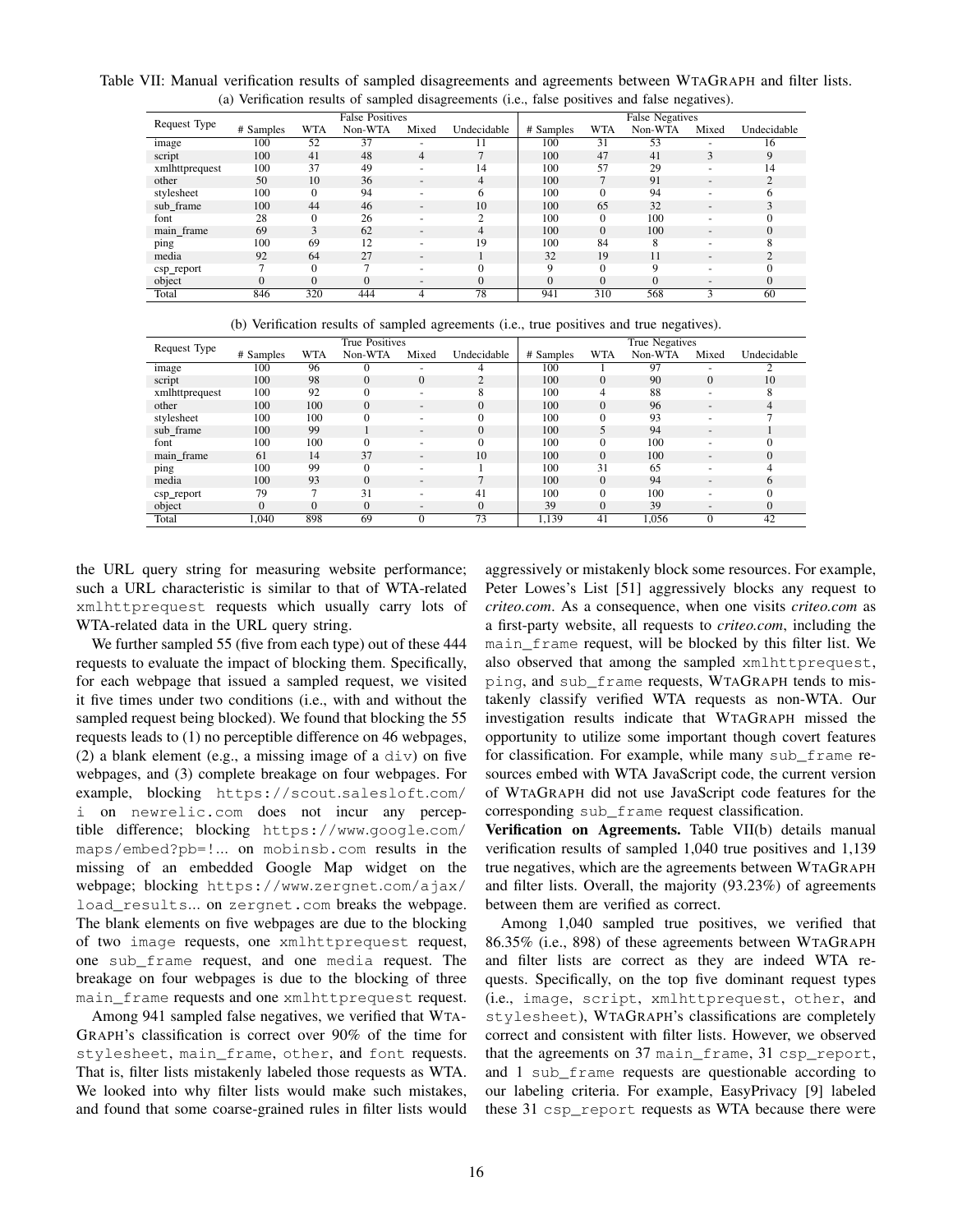sent to report-uri.io and report-uri.com; though WTAGRAPH's classification is consistent with EasyPrivacy [9] on these requests, it is questionable to label and predict every request sent to a filter-lists-included domain as a WTA request because of the imperfection of filter lists (recall the aforementioned example of visiting *criteo.com* as a first-party website).

Among 1,139 sampled true negatives, we verified that 92.71% (i.e., 1,056) of these agreements between WTAGRAPH and filter lists are correct as they are indeed non-WTA requests. However, our manual verification also shows that 41 agreed non-WTA requests are indeed WTA requests. That is, both WTAGRAPH and filter lists missed the opportunity to detect these WTA requests.

Summary. These manual verification results have the following major implications. From the perspective of WTA-GRAPH, first, the sampled false positives and false negatives indicate that WTAGRAPH could outperform traditional filter lists in terms of detecting new WTA requests and recognizing non-WTA requests that were mistakenly labeled by filter lists. Second, its performance could be improved by refining some design of its components. For example, a finegrained same-type aggregation strategy (i.e., only aggregating from neighbor edges with the same request type) would be better for learning representations of those requests sent to CDN servers; by designing more features for ping requests and incorporating JavaScript code features for sub\_frame requests, WTAGRAPH may potentially classify those requests more accurately. We leave these improvements as future work. Third, because of the imperfection and incompleteness of filter lists (e.g., missing WTA requests and over-blocking non-WTA requests), the correspondingly trained WTAGRAPH could make mistakes as a filter list does as indicated by some sampled true positives and true negatives. We believe that finegrained filter lists could help address this problem and improve WTAGRAPH's performance.

From the perspective of filter lists, they inevitably lag behind in the arms race of WTA detection because of the temporal gap between a new WTA request being created on the web and a manually-curated rule being updated to filter lists. Besides, some filter lists should be refined so that they would not aggressively or mistakenly block non-WTA requests especially for first-party websites.

#### *B. Dataset Discrepancy Between* WTAGRAPH *and AdGraph*

We investigated the discrepancy (described in Section V) between data collected by WTAGRAPH and by AdGraph. The results of the manual inspection on 20 sampled websites indicate that there are two reasons for the request miss by WTAGRAPH. First, AdGraph considers all URLs appearing in the href attribute of link HTML tags as HTTP requests. However, the fact is that a browser will not issue HTTP requests for some of those URLs in the href attribute. For example, <link rel="dns-prefetch" href="//example.com"> will not trigger Chromium to issue an HTTP request to example.com, because "Chromium's implementation of DNS prefetching does not use the browser's network stack at all" [64]. Second, AdGraph considers all values in the src attribute of img HTML tags as URLs. However, the src attribute accepts the data URI (e.g., "data:image/gif;base64,...") of an image, which will not issue an HTTP request. In summary, WTAGRAPH collects data correctly as what it missed but extracted by AdGraph are not HTTP requests in practice. This is confirmed by the complete match between requests collected by WTAGRAPH and requests displayed on the Network tab of the browser's DevTools.

As for the reason for AdGraph missing a large number of requests that are collected by WTAGRAPH and displayed on the browser's Network tab, we conjecture that AdGraph's Chromium browser instrumentation might not be complete. For example, we found that ping, stylesheet and other types of requests were never recorded by Ad-Graph's Chromium browser.

# *C. Details on the Experimental Setup*

Hyperparameters. For all the WTAGRAPH models and variants presented in Sections VI and VII and three baseline models presented in Section VI-A, we trained them for 1000 epochs (enough for stabilizing their performance) with a learning rate of 0.005. We used ReLU as the non-linear activation function and Adam optimizer as the optimization algorithm. All these models have two layers, where the dimension of the hidden layer is 32 and that of the output layer is 2. For the random forest model of AdGraph presented in Section VII-B, we trained it in Weka using the same configuration as described in [17]. Specifically, we configured the random forest with 100 decision trees. Each decision tree is trained using  $int(logM)$  $+ 1$ ) features, where M is the total number of features.

We conducted experiments on evaluating the hyperparameter sensitivity of our WTAGRAPH model (Table II) in the transductive learning setting. Specifically, we set different learning rates (i.e., 0.001, 0.005, and 0.0025), training epochs (i.e., 1,000 and 2,000), and dimensions of the hidden layer (i.e., 32, 64, and 128). Overall, we found that our model is not sensitive to these hyperparameters. For example, the accuracy is increased by 0.25% after changing the learning rate from 0.005 to 0.001, and is increased by 0.11% after changing the dimension of the hidden layer from 32 to 64. We finalized the aforementioned hyperparameters by considering the trade-off between training efficiency and performance.

Hardware and Software. For the real-time evaluation in Section VII-D, we ran experiments on a typical desktop machine with 8 Intel i7-3770 CPU cores and 16GB of RAM. This machine is installed with 64-bit Ubuntu 18.04 and a Google Chrome browser (version 88.0.4324.96).

For training and testing all the models (except for the real-time evaluation in Section VII-D), we ran experiments on a server with 40 Intel Xeon CPU cores (E5-2698 v4 @ 2.20GHz), 4 Nvidia Tesla V100 GPUs, and 256GB of RAM. Using this machine, it takes around 0.8 second per epoch and around 15 minutes in total to complete the training process of WTAGRAPH. Besides, WTAGRAPH is implemented with Python 3.6.9, Pytorch 1.5.0, and DGL 0.5.3.